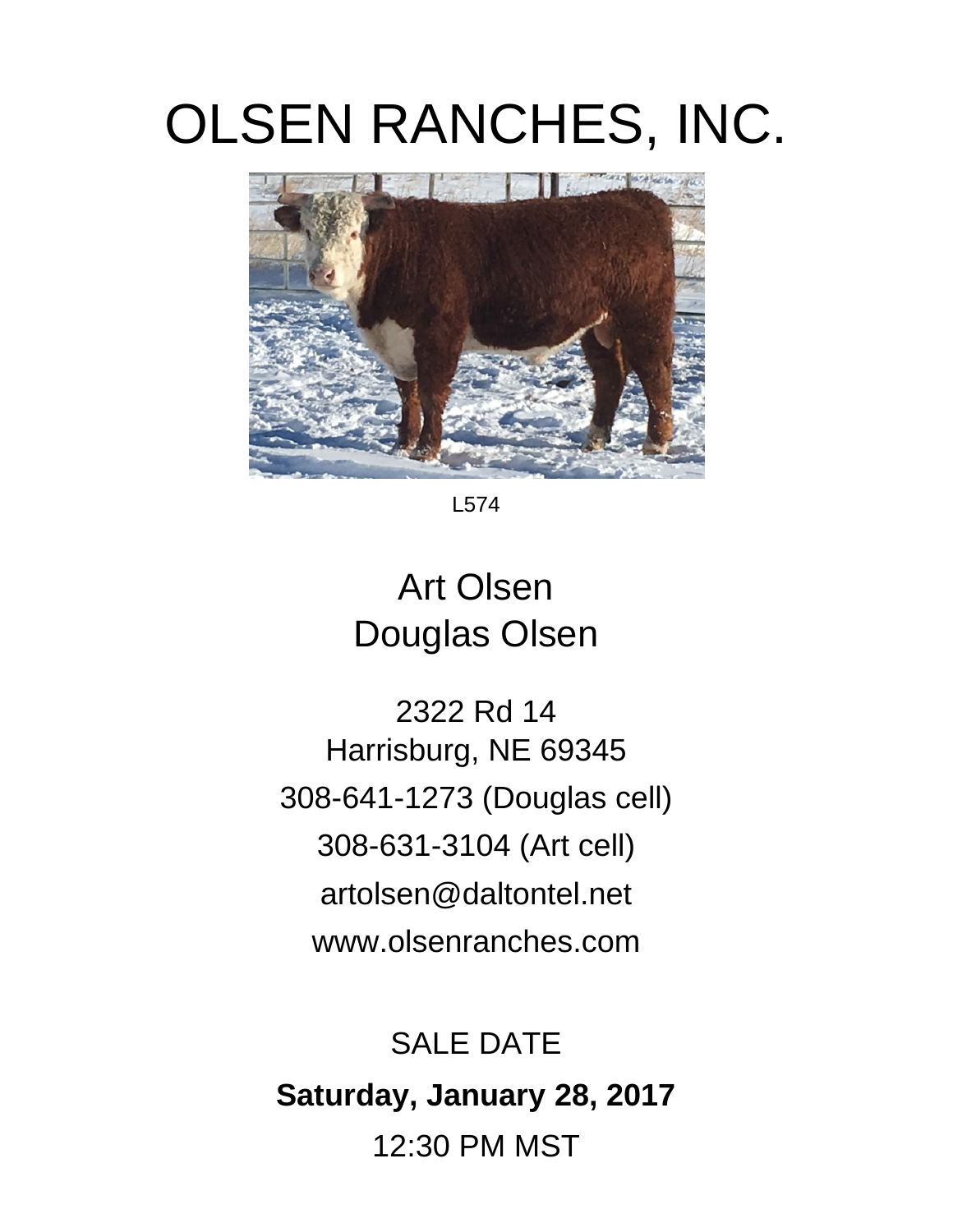Olsen Ranches, Inc. Annual Bull Sale January 28, 2017 Sale - 12:30 pm Lunch Available Harrisburg, Nebraska

Welcome to Olsen Ranches! We invite you to look over our program and evaluate how we may be able to assist your livestock needs. We have worked to develop a set of functional cows and to make breeding decisions using as many tools possible such as EPDs, feed intake measurements, breed indices, and DNA enhancements to take the risk out of the cattle we select and ultimately market. With the current tight margins, we understand the importance of each decision you make for your operation. As the nation's cow herd expands and feeder calf supplies become greater, we will see the marketplace reward cattle that have identifiable genetic value. Whether you retain ownership or sell calves at weaning, the genetics you use to produce your replacements and your calves will have a large impact on your operation. We would encourage you to evaluate our bulls and consider how they would fit your operation in the years ahead.

We take pride in our commercial cow herd and the demand we have for our harvest ready cattle. Our last set of steers graded 93% choice or better; the steers out of our commercial cows routinely grade 90-97% choice or prime. We are focused on maternal cows that will produce calves that are desirable for the market place and the consumer of the beef they produce. We believe these bulls have the ability to fit in a straight breeding program to increase calf value or crossbreeding program to gain heterosis and complement the industry's cow herd. These bulls were feed efficiency tested from March 25, 2016, to June 2, 2016. We are able to measure very accurate feed intake on individual animals through our GrowSafe system. All sale bulls have Genomic Enhanced EPDs. This enhancement is done by combining a DNA test with the conventional EPD and allows for an animal to have more accuracy for each trait.

 As we have developed our registered Hereford cattle, we have chosen sires that have already proven themselves in our commercial herd. We are excited to offer you these bulls with outstanding carcass EPDs and proven maternal traits well suited to our high plains environment.

At our sale, the bulls will have a base price. If more than one person is interested in a particular bull, the price of that bull will be raised in \$100 increments.

We would enjoy the opportunity to visit with you about our program or answer any questions you may have. We are located 25 miles south of Scottsbluff or 17 miles north of Kimball on Highway 71, and 10 miles west on Banner County Road 14. You will find us very open and honest about our cattle. Feel free to call and make arrangements anytime to view our cow herd or our bulls. We believe there is value in these bulls for the producer who retains ownership through the feedyard or who sells weaned calves.

If you cannot attend the sale on the  $28<sup>th</sup>$ , please contact us and we will accommodate you. More pictures will be on our website - www.olsenranches.com. Thank you for letting us show you how our bulls could work for you.

Art and Douglas Olsen (308) 641-1273 (Douglas) (308) 631-3104 (Art)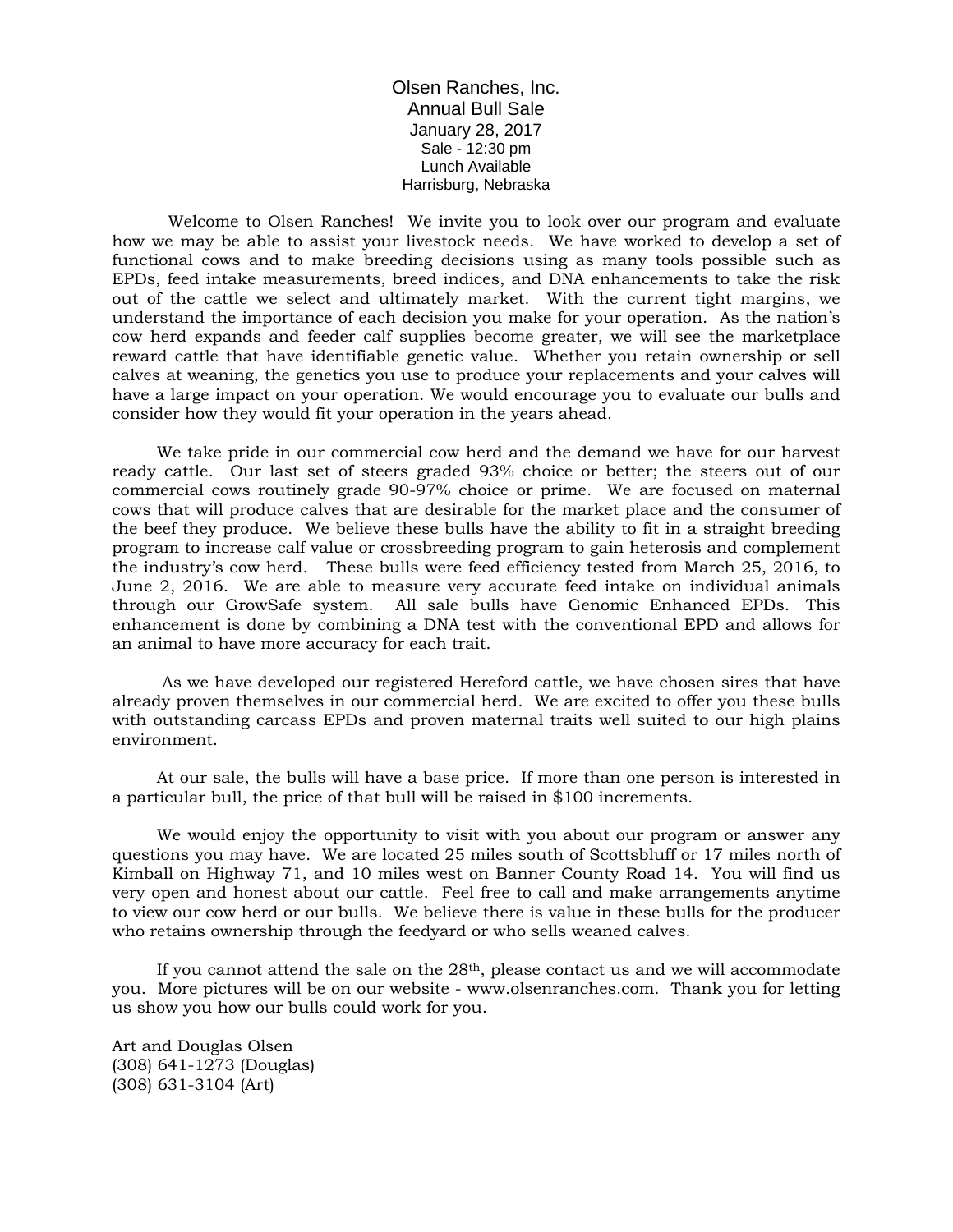#### **Glossary of Performance Terms**

| CED EPD          | Calving ease difference on an animal's direct offspring and on his ancestor's direct offspring                                               |
|------------------|----------------------------------------------------------------------------------------------------------------------------------------------|
| BW EPD           | Birth weight difference of an animal's progeny as compared within the breed                                                                  |
| WW EPD           | Weaning weight difference expected on offspring of an animal when compared within the breed                                                  |
| YW EPD           | Yearling weight difference expected on offspring of an animal when compared within the breed                                                 |
| Milk EPD         | Weight difference of offspring from daughters of an animal when compared to their contemporary group                                         |
| M&G EPD          | One half of the WW EPD plus the Milk EPD                                                                                                     |
| <b>CEM EPD</b>   | Calving ease difference that an animal's daughters display                                                                                   |
| <b>MCW EPD</b>   | Mature cow weight difference expected on offspring of an animal when compared within the breed                                               |
| UDD EPD          | Udder Suspension difference expected (higher is more desirable)                                                                              |
| <b>TEAT EPD</b>  | Teat size difference expected (higher is more desirable)                                                                                     |
| <b>SC EPD</b>    | Scrotal size difference expected on offspring of an animal when compared within the breed                                                    |
| CW EPD           | Carcass weight difference expected on offspring of an animal when compared within the breed                                                  |
| Fat EPD          | Back fat difference expected on offspring of an animal when compared within the breed                                                        |
| <b>REA EPD</b>   | Rib eye area difference expected on offspring of an animal when compared within the breed                                                    |
| IMF EPD          | Intramuscular fat difference expected on offspring of an animal when compared within the breed                                               |
| <b>BMI</b> Index | Selected and weighted traits of an animal that would maximize profit potential in a crossbreeding program with<br>English breed type cattle. |
| CEZ Index        | Selected and weighted traits of an animal that reflect the animal's potential in a heifer program                                            |
| CHB Index        | Selected and weighted traits of an animal that reflect the animal's feedlot and carcass profit potential                                     |
|                  |                                                                                                                                              |

#### "EPDs"- Expected Progeny Difference that an animal has as compared to the breed

|                                                          | Avg. EPDs for 2015 Born Calves                                                      |  |          |  |  |        |        |    |  |  |  |  |  |  |                                                       |  |  |
|----------------------------------------------------------|-------------------------------------------------------------------------------------|--|----------|--|--|--------|--------|----|--|--|--|--|--|--|-------------------------------------------------------|--|--|
|                                                          | LCEDLBW LWWLYWLMK LM&G LCEMLMCW L Udd L Teat LSC LCW L_FT_IREA IMARBLBMI LCEZLCHB L |  |          |  |  |        |        |    |  |  |  |  |  |  |                                                       |  |  |
| Olsen Sale Bull average                                  |                                                                                     |  | 47 80 25 |  |  | 48 2.9 |        | 78 |  |  |  |  |  |  | 1.28 1.29 1.2  62  0.029 0.37  0.48  \$27  \$20  \$31 |  |  |
| Breed Avg. EPDs for 2015 Born   1.2   3.2   49   79   21 |                                                                                     |  |          |  |  |        | 46 1.4 | 88 |  |  |  |  |  |  | 1.16 1.17 0.9  61  0.004 0.33  0.08  \$18  \$15  \$24 |  |  |

Because of data collected on animals in a pedigree, EPDs are superior to an animal's actual measurements in predicting an animal's genetic potential. For more information about the American Hereford Association's performance measurements, check www.hereford.org or the preface of the AHA sire summary under "Records/TPR". Performance pedigrees of the animals can also be found on AHA's website through an "EPD Search" using the guest option and using the animal's name or registration number to look up any animal.

#### Contemporary Groups

 Please note there are different contemporary groups represented with these bulls. The number of animals in the Yearling Weight group for each animal in this catalog is posted in the information box.

#### **Weight and Feed Efficiency Terms**

Feed Efficiency Trial March 25 – June 2, 2016

| ADG        | The average daily gain of the individual during the 70 day feed efficiency test                                                                                                                                                  |
|------------|----------------------------------------------------------------------------------------------------------------------------------------------------------------------------------------------------------------------------------|
| 6/2 WT     | The actual weight at the end of the feed efficiency test                                                                                                                                                                         |
| Scrotal    | Actual scrotal measurement taken on January 10, 2017 when bulls were semen tested.                                                                                                                                               |
| F/G        | The feed to gain ratio during the 70 day feed efficiency test - note that a lower ratio is more feed efficient                                                                                                                   |
| ADJ F/G    | The feed to gain ratio during the 70 day test that is adjusted for an animal's body weight                                                                                                                                       |
| <b>RFI</b> | The Residual Feed Intake is the difference between an animal's actual feed intake and its expected feed intake<br>based on its size and growth over a specified period. An animal with a lower RFI value is more feed efficient. |
| <b>RG</b>  | The Residual Gain is the difference between an animal's actual gain and its expected gain based on intake and<br>body weight. An animal with a higher value is more efficient.                                                   |
| FE Index   | Feed Efficiency Index is an index that combines the value of gain and the cost of intake. Higher is more desirable.                                                                                                              |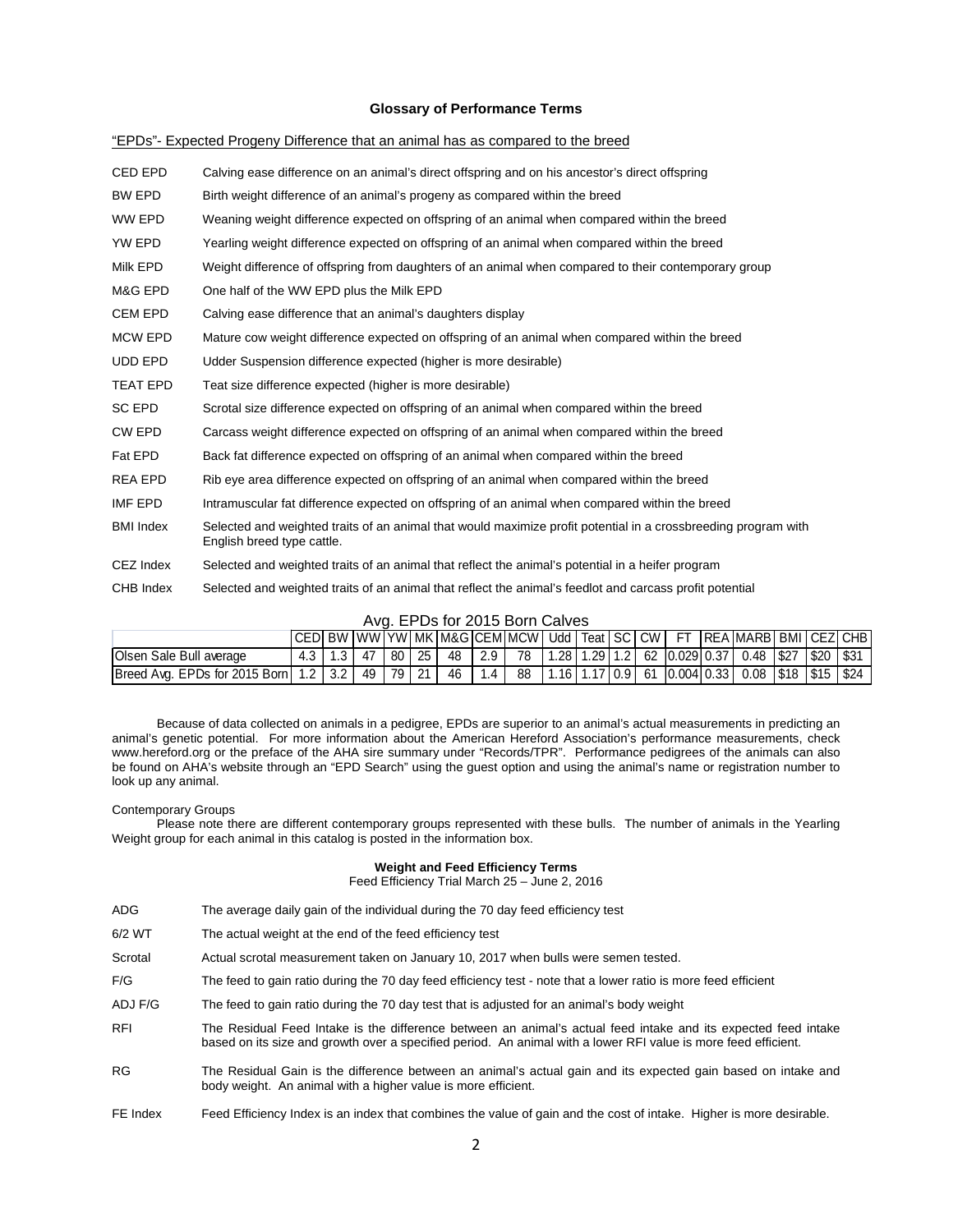|       |           |           |      | 586G OR 0042X SENTINEL 586G {DLF, HYF, IEF} (P43747032)                                        |     |            |            |      |      |           |           |           |                        |                        |            |         |      |
|-------|-----------|-----------|------|------------------------------------------------------------------------------------------------|-----|------------|------------|------|------|-----------|-----------|-----------|------------------------|------------------------|------------|---------|------|
|       |           | polled    |      | 6/13/2015                                                                                      |     |            |            |      |      |           |           |           |                        | Ratio                  |            |         |      |
|       |           |           |      | UPS DOMINO 3027 {CHB, SOD, DLF, HYF, IEF} (42426386)                                           |     |            |            |      |      |           |           |           | <b>BW</b><br><b>WW</b> | 110%<br>111%           |            |         |      |
| Sire: |           |           |      | K&B SENTINEL 0042X {CHB, DLF, HYF, IEF} (P43110745)                                            |     |            |            |      |      |           |           |           | <b>YW</b>              | 119%                   |            |         |      |
|       |           |           |      | K&B RED LADY 8045U {DLF, HYF, IEF} (P42904676)                                                 |     |            |            |      |      |           |           |           | Cont                   | 40                     |            |         |      |
|       |           |           |      |                                                                                                |     |            |            |      |      |           |           |           |                        |                        |            |         |      |
|       |           |           |      | BRP R5 OF P26 5N ET {CHB, DLF, HYF, IEF} (P42653939)<br>Dam: OR MISS RESOURCE T012 (P43173328) |     |            |            |      |      |           |           |           |                        | <b>Feed Efficiency</b> |            |         |      |
|       |           |           |      | DS 9059 MS BEEF 707 (42877037)                                                                 |     |            |            |      |      |           |           |           | <b>ADG</b>             | 5.00                   |            |         |      |
|       |           |           |      |                                                                                                |     |            |            |      |      |           |           |           | <b>RFI</b>             | 1.40                   |            |         |      |
|       | 6/2/16 WT |           | 1060 | Scrotal                                                                                        | 41  |            |            |      |      |           |           |           | FE Index               | $-$3.97$               |            |         |      |
| CED   | <b>BW</b> | <b>WW</b> | YW   | MK                                                                                             | M&G |            | CEM MCW    | Udd  | Teat | <b>SC</b> | <b>CW</b> | <b>FT</b> | <b>REA</b>             | <b>MARB</b>            | <b>BMI</b> | CEZ CHB |      |
| 5.7   | 2.7       | 54        | 92   | 19                                                                                             | 46  | 5.0        | 79         | 1.46 | 1.45 | 1.6       | 69        | $-0.018$  | 0.48                   | 0.33                   | \$32       | \$23    | \$35 |
|       |           |           |      |                                                                                                |     |            |            |      |      |           |           |           |                        |                        |            |         |      |
| 555G  |           | polled    |      | OR 0042X SENTINEL 555G {DLF, HYF, IEF} (P43747033)<br>5/13/2015                                |     |            |            |      |      |           |           |           |                        | Ratio                  |            |         |      |
|       |           |           |      |                                                                                                |     |            |            |      |      |           |           |           | <b>BW</b>              | 86%                    |            |         |      |
|       |           |           |      | UPS DOMINO 3027 {CHB, SOD, DLF, HYF, IEF} (42426386)                                           |     |            |            |      |      |           |           |           | <b>WW</b>              | 108%                   |            |         |      |
| Sire: |           |           |      | K&B SENTINEL 0042X {CHB, DLF, HYF, IEF} (P43110745)                                            |     |            |            |      |      |           |           |           | <b>YW</b>              | 102%                   |            |         |      |
|       |           |           |      | K&B RED LADY 8045U {DLF, HYF, IEF} (P42904676)                                                 |     |            |            |      |      |           |           |           | Cont                   | 6                      |            |         |      |
|       |           |           |      | EFBEEF SCHU-LAR PROFICIENT N093 {SOD, DLF, HYF, IEF} (P42444860)                               |     |            |            |      |      |           |           |           |                        |                        |            |         |      |
|       |           |           |      | Dam: OR MISS PROFICIENT 002Z {DOD, DLF, HYF, IEF} (P43173347)                                  |     |            |            |      |      |           |           |           |                        | <b>Feed Efficiency</b> |            |         |      |
|       |           |           |      | DS RAM DOMET 603 (42781495)                                                                    |     |            |            |      |      |           |           |           | <b>ADG</b>             | 4.56                   |            |         |      |
|       |           |           |      |                                                                                                |     |            |            |      |      |           |           |           | <b>RFI</b>             | 2.88                   |            |         |      |
|       | 6/2/16 WT |           | 993  | Scrotal                                                                                        | 36  |            |            |      |      |           |           |           |                        | FE Index -\$19.17      |            |         |      |
| CED   | <b>BW</b> | <b>WW</b> | YW   | MK                                                                                             | M&G | <b>CEM</b> | <b>MCW</b> | Udd  | Teat |           | SC CW     | <b>FT</b> | <b>REA</b>             | <b>MARB</b>            | <b>BMI</b> | CEZ CHB |      |
| 6.8   | $-2.4$    | 38        | 55   | 29                                                                                             | 47  | 7.4        | 29         | 1.36 | 1.46 | 1.2       |           | 50 0.027  | 0.20                   | 0.40                   | \$27       | \$24    | \$24 |
|       |           |           |      |                                                                                                |     |            |            |      |      |           |           |           |                        |                        |            |         |      |
| 559G  |           |           |      | OR 0042X SENTINEL 559G {DLF, HYF, IEF} (P43747040)<br>Homozygous Polled 5/15/2015              |     |            |            |      |      |           |           |           |                        | Ratio                  |            |         |      |
|       |           |           |      |                                                                                                |     |            |            |      |      |           |           |           | <b>BW</b>              | 107%                   |            |         |      |
|       |           |           |      | UPS DOMINO 3027 {CHB, SOD, DLF, HYF, IEF} (42426386)                                           |     |            |            |      |      |           |           |           | <b>WW</b>              | 113%                   |            |         |      |
| Sire: |           |           |      | K&B SENTINEL 0042X {CHB, DLF, HYF, IEF} (P43110745)                                            |     |            |            |      |      |           |           |           | <b>YW</b>              | 112%                   |            |         |      |
|       |           |           |      | K&B RED LADY 8045U {DLF, HYF, IEF} (P42904676)                                                 |     |            |            |      |      |           |           |           | Cont                   | 40                     |            |         |      |
|       |           |           |      | EFBEEF M821 BEEF EATER U332 {DLF, HYF, IEF} (P42896725)                                        |     |            |            |      |      |           |           |           |                        |                        |            |         |      |
|       |           |           |      | Dam: OR U332 MISS BEEF EATER 210T (P43373876)                                                  |     |            |            |      |      |           |           |           |                        | <b>Feed Efficiency</b> |            |         |      |
|       |           |           |      | OR MISS PROFICIENT 008Z (P43173338)                                                            |     |            |            |      |      |           |           |           | ADG                    | 4.85                   |            |         |      |
|       |           |           |      |                                                                                                |     |            |            |      |      |           |           |           | <b>RFI</b>             | $-0.90$                |            |         |      |
|       | 6/2/16 WT |           | 1053 | Scrotal                                                                                        | 38  |            |            |      |      |           |           |           | FE Index               | \$7.35                 |            |         |      |
| CED   | <b>BW</b> | <b>WW</b> | YW   | MΚ                                                                                             | M&G | <b>CEM</b> | <b>MCW</b> | Udd  | Teat |           | SC CW     | <b>FT</b> | <b>REA</b>             | <b>MARB</b>            | <b>BMI</b> | CEZ     | CHB  |
| 4.8   |           |           |      |                                                                                                |     |            | 90         |      | 1.52 | 1.7       | 67        | 0.013     | 0.34                   | 0.30                   | \$30       | \$22    | \$33 |
|       | 3.1       | 57        | 96   | 23                                                                                             | 51  | 5.4        |            | 1.52 |      |           |           |           |                        |                        |            |         |      |
|       |           |           |      |                                                                                                |     |            |            |      |      |           |           |           |                        |                        |            |         |      |
| 564A  |           | polled    |      | OR A267 ARROW 564A {DLF, HYF, IEF} (P43745920)<br>5/19/2015                                    |     |            |            |      |      |           |           |           |                        | Ratio                  |            |         |      |
|       |           |           |      |                                                                                                |     |            |            |      |      |           |           |           | <b>BW</b>              | 108%                   |            |         |      |
|       |           |           |      | SHF PROGRESS P20 {CHB, SOD, DLF, HYF, IEF} (P42481042)                                         |     |            |            |      |      |           |           |           | <b>WW</b>              | 98%                    |            |         |      |
| Sire: |           |           |      | SHF ARROW P20 A267 {DLF, HYF, IEF} (P43414821)                                                 |     |            |            |      |      |           |           |           | <b>YW</b>              | 97%                    |            |         |      |
|       |           |           |      | SHF MISS M326 T08 ET {DLF, HYF, IEF} (P42795936)                                               |     |            |            |      |      |           |           |           | Cont                   | 40                     |            |         |      |
|       |           |           |      | EFBEEF M821 BEEF EATER U332 {DLF, HYF, IEF} (P42896725)                                        |     |            |            |      |      |           |           |           |                        |                        |            |         |      |
|       |           |           |      | Dam: OR U332 MISS BEEF EATER 211T (P43373874)                                                  |     |            |            |      |      |           |           |           |                        | <b>Feed Efficiency</b> |            |         |      |
|       |           |           |      | OR 3027 MISS DOMINO 003R {DLF, HYF, IEF} (43173334)                                            |     |            |            |      |      |           |           |           | <b>ADG</b>             | 4.38                   |            |         |      |
|       |           |           |      |                                                                                                |     |            |            |      |      |           |           |           | <b>RFI</b>             | $-0.14$                |            |         |      |
|       | 6/2/16 WT |           | 896  | Scrotal                                                                                        | 38  |            |            |      |      |           |           |           | FE Index               | \$2.41                 |            |         |      |

6.4 | 1.5 | 50 | 79 | 22 | 46 | 3.0 | 62 | 1.35 | 1.33 | 1.6 | 57 | 0.019 | 0.20 | 0.33 | \$30 | \$23 | \$29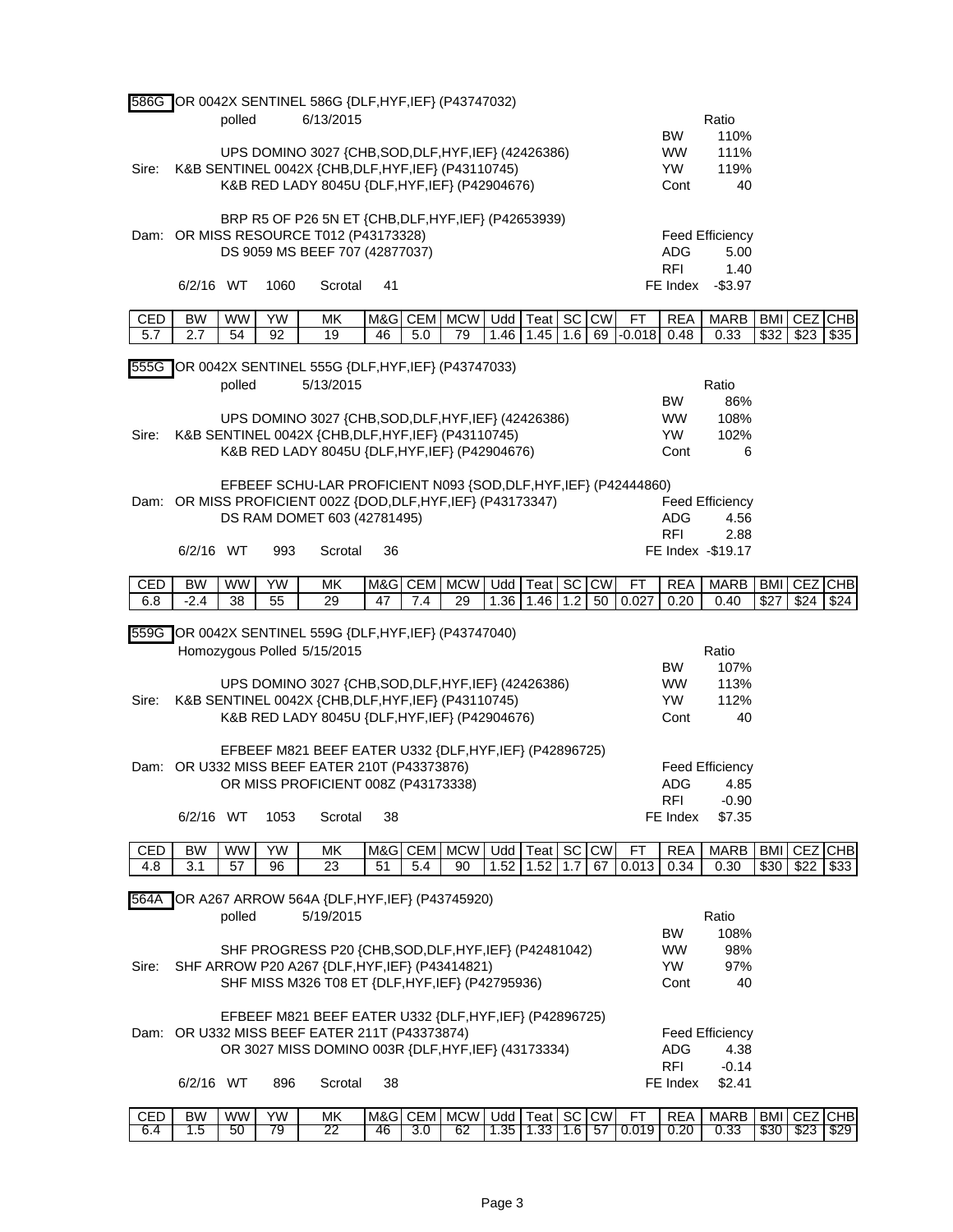| 556A       |                     | polled          |          | OR A267 ARROW 556A {DLF, HYF, IEF} (P43745916)<br>5/13/2015                                                                                                                    |    |                |                  |                    |                 |                  |                 |                       |                                       | Ratio                              |                    |                 |      |
|------------|---------------------|-----------------|----------|--------------------------------------------------------------------------------------------------------------------------------------------------------------------------------|----|----------------|------------------|--------------------|-----------------|------------------|-----------------|-----------------------|---------------------------------------|------------------------------------|--------------------|-----------------|------|
| Sire:      |                     |                 |          | SHF PROGRESS P20 {CHB, SOD, DLF, HYF, IEF} (P42481042)<br>SHF ARROW P20 A267 {DLF, HYF, IEF} (P43414821)<br>SHF MISS M326 T08 ET {DLF, HYF, IEF} (P42795936)                   |    |                |                  |                    |                 |                  |                 |                       | <b>BW</b><br><b>WW</b><br>YW.<br>Cont | 105%<br>100%<br>104%<br>6          |                    |                 |      |
|            |                     |                 |          | UPS DOMINO 3027 {CHB, SOD, DLF, HYF, IEF} (42426386)<br>Dam: OR 3027 MISS DOMINO 123R (43266043)<br>DS 1045 MS ADV 813 (42997914)                                              |    |                |                  |                    |                 |                  |                 |                       | ADG<br><b>RFI</b>                     | Feed Efficiency<br>4.45<br>1.76    |                    |                 |      |
|            | 6/2/16 WT           |                 | 999      | Scrotal                                                                                                                                                                        | 37 |                |                  |                    |                 |                  |                 |                       |                                       | FE Index -\$16.01                  |                    |                 |      |
| CED<br>7.6 | <b>BW</b><br>$-0.3$ | <b>WW</b><br>49 | YW<br>78 | MK<br>28                                                                                                                                                                       | 53 | M&G CEM<br>3.8 | <b>MCW</b><br>64 | Udd<br>1.36        | Teat<br>1.38    | <b>SC</b><br>1.2 | <b>CW</b>       | <b>FT</b><br>62 0.018 | <b>REA</b><br>0.29                    | <b>MARB</b><br>0.37                | <b>BMI</b><br>\$26 | CEZ CHB<br>\$23 | \$30 |
|            |                     |                 |          |                                                                                                                                                                                |    |                |                  |                    |                 |                  |                 |                       |                                       |                                    |                    |                 |      |
| 593F       |                     | polled          |          | OR Z18 FAMOUS 593F {DLF, HYF, IEF} (P43749564)<br>6/21/2015                                                                                                                    |    |                |                  |                    |                 |                  |                 |                       |                                       | Ratio                              |                    |                 |      |
|            |                     |                 |          |                                                                                                                                                                                |    |                |                  |                    |                 |                  |                 |                       | <b>BW</b>                             | 110%                               |                    |                 |      |
| Sire:      |                     |                 |          | SHF PROGRESS P20 {CHB, SOD, DLF, HYF, IEF} (P42481042)<br>SHF MASTER PIECE P20 Z18 {CHB, DLF, HYF, IEF} (P43275434)                                                            |    |                |                  |                    |                 |                  |                 |                       | <b>WW</b><br><b>YW</b>                | 99%<br>99%                         |                    |                 |      |
|            |                     |                 |          | SHF MAGGIE M326 X39 ET {DLF, HYF, IEF} (P43078260)                                                                                                                             |    |                |                  |                    |                 |                  |                 |                       | Cont                                  | 40                                 |                    |                 |      |
|            |                     |                 |          | EFBEEF M821 BEEF EATER U332 {DLF, HYF, IEF} (P42896725)                                                                                                                        |    |                |                  |                    |                 |                  |                 |                       |                                       |                                    |                    |                 |      |
|            |                     |                 |          | Dam: OR U332 MISS BEEF EATER 215T (P43373905)<br>OR 5216 MISS DOMINO R011 (43173337)                                                                                           |    |                |                  |                    |                 |                  |                 |                       | <b>ADG</b>                            | <b>Feed Efficiency</b><br>4.42     |                    |                 |      |
|            |                     |                 |          |                                                                                                                                                                                |    |                |                  |                    |                 |                  |                 |                       | <b>RFI</b>                            | $-0.18$                            |                    |                 |      |
|            | 6/2/16 WT           |                 | 845      | Scrotal                                                                                                                                                                        | 38 |                |                  |                    |                 |                  |                 |                       | FE Index                              | \$8.90                             |                    |                 |      |
| CED<br>4.7 | <b>BW</b><br>1.7    | WW<br>53        | YW<br>83 | МK<br>23                                                                                                                                                                       | 49 | M&G CEM<br>2.8 | <b>MCW</b><br>69 | <b>Udd</b><br>1.20 | Teat SC<br>1.17 | 2.1              | <b>CW</b><br>55 | FT<br>0.034           | <b>REA</b><br>0.25                    | <b>MARB</b><br>0.39                | <b>BMI</b><br>\$34 | CEZ CHB<br>\$22 | \$31 |
|            |                     |                 |          |                                                                                                                                                                                |    |                |                  |                    |                 |                  |                 |                       |                                       |                                    |                    |                 |      |
| 568F       |                     | polled          |          | OR Z18 FAMOUS 568F {DLF, HYF, IEF} (P43749565)<br>5/21/2015                                                                                                                    |    |                |                  |                    |                 |                  |                 |                       |                                       | Ratio                              |                    |                 |      |
|            |                     |                 |          |                                                                                                                                                                                |    |                |                  |                    |                 |                  |                 |                       | BW.                                   | 104%                               |                    |                 |      |
| Sire:      |                     |                 |          | SHF PROGRESS P20 {CHB, SOD, DLF, HYF, IEF} (P42481042)<br>SHF MASTER PIECE P20 Z18 {CHB, DLF, HYF, IEF} (P43275434)                                                            |    |                |                  |                    |                 |                  |                 |                       | <b>WW</b><br><b>YW</b>                | 105%<br>101%                       |                    |                 |      |
|            |                     |                 |          | SHF MAGGIE M326 X39 ET {DLF, HYF, IEF} (P43078260)                                                                                                                             |    |                |                  |                    |                 |                  |                 |                       | Cont                                  | 40                                 |                    |                 |      |
|            |                     |                 |          | UPS DOMINO 3027 {CHB, SOD, DLF, HYF, IEF} (42426386)                                                                                                                           |    |                |                  |                    |                 |                  |                 |                       |                                       |                                    |                    |                 |      |
|            |                     |                 |          | Dam: OR 3027 MISS DOMINO 318R (43472973)<br>OR RAM DOMET H105 (43274112)                                                                                                       |    |                |                  |                    |                 |                  |                 |                       |                                       | <b>Feed Efficiency</b><br>ADG 4.12 |                    |                 |      |
|            |                     |                 |          |                                                                                                                                                                                |    |                |                  |                    |                 |                  |                 |                       | RFI                                   | 1.76                               |                    |                 |      |
|            | 6/2/16 WT           |                 | 898      | Scrotal 40.5                                                                                                                                                                   |    |                |                  |                    |                 |                  |                 |                       |                                       | FE Index -\$15.66                  |                    |                 |      |
| CED        | <b>BW</b>           | <b>WW</b>       | YW       | MK                                                                                                                                                                             |    |                | M&G CEM MCW      |                    | Udd Teat SC     |                  | CW              | <b>FT</b>             | <b>REA</b>                            | <b>MARB</b>                        | <b>BMI</b>         | CEZ CHB         |      |
| 6.3        | 0.2                 | 47              | 74       | 28                                                                                                                                                                             | 51 | 4.0            | 60               |                    | $1.23$ 1.24     | 1.6              |                 | 53 0.001              | 0.22                                  | 0.46                               | \$31               | \$23            | \$32 |
| 567B       |                     |                 |          | OR BONANZA 567B {DLF, HYF, IEF} (P43747042)                                                                                                                                    |    |                |                  |                    |                 |                  |                 |                       |                                       |                                    |                    |                 |      |
|            |                     | polled          |          | 5/21/2015                                                                                                                                                                      |    |                |                  |                    |                 |                  |                 |                       | <b>BW</b>                             | Ratio<br>93%                       |                    |                 |      |
| Sire:      |                     |                 |          | EFBEEF SCHU-LAR PROFICIENT N093 {SOD, DLF, HYF, IEF} (P4244486 WW<br>GENOAS BONANZA 11051 {CHB, DLF, HYF, IEF} (P43174342)<br>HYALITE 22S LASS 876 {DLF, HYF, IEF} (P42893850) |    |                |                  |                    |                 |                  |                 |                       | YW.<br>Cont                           | 97%<br>92%<br>40                   |                    |                 |      |
|            |                     |                 |          | EFBEEF M821 BEEF EATER U332 {DLF, HYF, IEF} (P42896725)                                                                                                                        |    |                |                  |                    |                 |                  |                 |                       |                                       |                                    |                    |                 |      |
|            |                     |                 |          | Dam: OR U332 MISS BEEF EATER 308T (P43472989)                                                                                                                                  |    |                |                  |                    |                 |                  |                 |                       |                                       | <b>Feed Efficiency</b>             |                    |                 |      |
|            |                     |                 |          | OR 3027 MISS DOMINO 115R (43266037)                                                                                                                                            |    |                |                  |                    |                 |                  |                 |                       | ADG<br><b>RFI</b>                     | 4.28<br>0.02                       |                    |                 |      |
|            | 6/2/16 WT           |                 | 813      | Scrotal 35.5                                                                                                                                                                   |    |                |                  |                    |                 |                  |                 |                       | FE Index                              | \$6.51                             |                    |                 |      |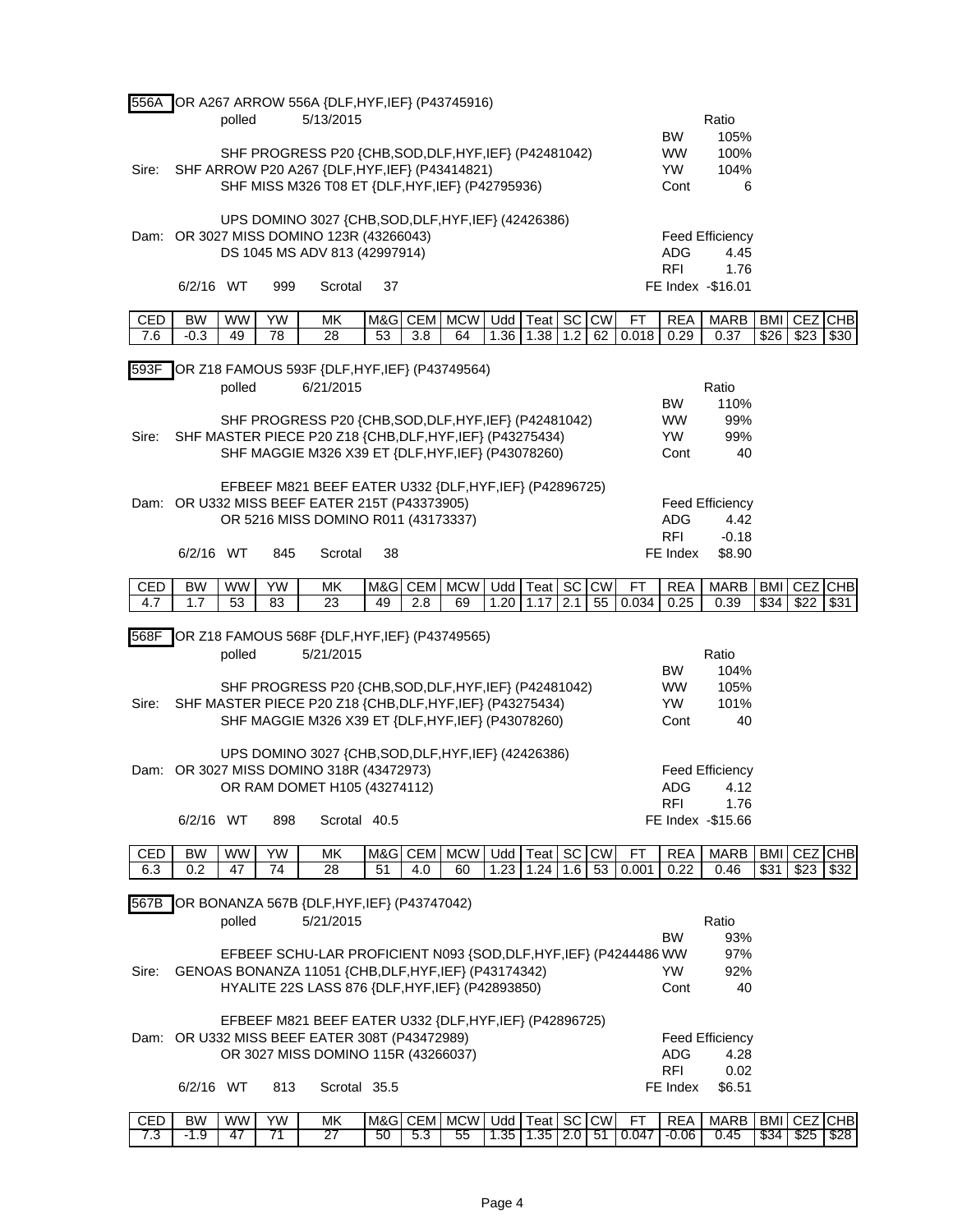| 587S             |           |           |      | OR Y90 SANDMAN 587S (P43754985)                                                                          |    |             |             |       |                      |      |           |           |            |                                |            |             |            |
|------------------|-----------|-----------|------|----------------------------------------------------------------------------------------------------------|----|-------------|-------------|-------|----------------------|------|-----------|-----------|------------|--------------------------------|------------|-------------|------------|
|                  |           | polled    |      | 6/14/2015                                                                                                |    |             |             |       |                      |      | Ratio     |           |            |                                |            |             |            |
|                  |           |           |      |                                                                                                          |    |             |             |       |                      |      |           |           | <b>BW</b>  | 105%                           |            |             |            |
|                  |           |           |      | SHF WONDER M326 W18 ET {CHB, DLF, HYF, IEF} (P42991698)                                                  |    |             |             |       |                      |      |           |           | <b>WW</b>  | 116%                           |            |             |            |
| Sire:            |           |           |      | SHF LITERAL W18 Y90 {CHB, DLF, HYF, IEF} (P43181182)                                                     |    |             |             |       |                      |      |           |           | <b>YW</b>  | 107%                           |            |             |            |
|                  |           |           |      | SHF PROGRESS P20 U74 {DLF, HYF, IEF} (P42894906)                                                         |    |             |             |       |                      |      |           |           | Cont       | 40                             |            |             |            |
|                  |           |           |      |                                                                                                          |    |             |             |       |                      |      |           |           |            |                                |            |             |            |
|                  |           |           |      | DS BEEF 9059 {SOD, CHB} (41149734)                                                                       |    |             |             |       |                      |      |           |           |            |                                |            |             |            |
|                  |           |           |      | Dam: DS 9059 MS BEEF 707 (42877037)                                                                      |    |             |             |       |                      |      |           |           |            | <b>Feed Efficiency</b>         |            |             |            |
|                  |           |           |      | DS 552 DOMET 0357 (42066761)                                                                             |    |             |             |       |                      |      |           |           | <b>ADG</b> | 3.86                           |            |             |            |
|                  |           |           |      |                                                                                                          |    |             |             |       |                      |      |           |           | <b>RFI</b> | $-1.45$                        |            |             |            |
|                  | 6/2/16 WT |           | 953  | Scrotal                                                                                                  | 37 |             |             |       |                      |      |           |           |            | FE Index -\$7.35               |            |             |            |
|                  |           |           |      |                                                                                                          |    |             |             |       |                      |      |           |           |            |                                |            |             |            |
| CED              | <b>BW</b> | WW        | YW   | MK                                                                                                       |    | M&G CEM     | <b>MCW</b>  | Udd I | Teat SC CW           |      |           | <b>FT</b> | <b>REA</b> | <b>MARB</b>                    | <b>BMI</b> | CEZ CHB     |            |
| 3.6              | 1.8       | 53        | 90   | 23                                                                                                       | 49 | 2.8         | 1.5         | 61    | 0.005                | 0.16 | 0.42      | \$28      | \$20       | \$33                           |            |             |            |
|                  |           |           |      |                                                                                                          |    |             |             |       |                      |      |           |           |            |                                |            |             |            |
| 552K             |           |           |      | OR PROGRESS 552K {DLF, HYF, IEF} (P43747041)                                                             |    |             |             |       |                      |      |           |           |            |                                |            |             |            |
|                  |           |           |      | Homozygous Polled 5/12/2015                                                                              |    |             |             |       |                      |      |           |           |            | Ratio                          |            |             |            |
|                  |           |           |      |                                                                                                          |    |             |             |       |                      |      |           |           | <b>BW</b>  | 99%                            |            |             |            |
|                  |           |           |      | FELTONS LEGEND 242 {SOD, HYF} (P42016383)                                                                |    |             |             |       |                      |      |           |           | <b>WW</b>  | 83%                            |            |             |            |
| Sire:            |           |           |      | SHF PROGRESS P20 {CHB, SOD, DLF, HYF, IEF} (P42481042)                                                   |    |             |             |       |                      |      |           |           | <b>YW</b>  | 93%                            |            |             |            |
|                  |           |           |      | SHF INTRSTATE D03 G06 ET (P24016248)                                                                     |    |             |             |       |                      |      |           |           | Cont       | 6                              |            |             |            |
|                  |           |           |      |                                                                                                          |    |             |             |       |                      |      |           |           |            |                                |            |             |            |
|                  |           |           |      | EFBEEF M821 BEEF EATER U332 {DLF, HYF, IEF} (P42896725)                                                  |    |             |             |       |                      |      |           |           |            |                                |            |             |            |
|                  |           |           |      | Dam: OR U332 MISS BEEF EATER 306T (P43472964)                                                            |    |             |             |       |                      |      |           |           |            | <b>Feed Efficiency</b>         |            |             |            |
|                  |           |           |      | DS RAM DOMET 702 (42877029)                                                                              |    |             |             |       |                      |      |           |           | <b>ADG</b> | 4.52                           |            |             |            |
|                  |           |           |      |                                                                                                          |    |             |             |       |                      |      |           |           | <b>RFI</b> | 0.81                           |            |             |            |
|                  | 6/2/16 WT |           | 847  | Scrotal                                                                                                  | 38 |             |             |       |                      |      |           |           | FE Index   | \$4.33                         |            |             |            |
|                  |           |           |      |                                                                                                          |    |             |             |       |                      |      |           |           |            |                                |            |             |            |
| CED              | <b>BW</b> | <b>WW</b> | YW   | MK                                                                                                       |    | M&G CEM MCW |             |       | Udd Teat             | SC   | <b>CW</b> | <b>FT</b> | <b>REA</b> | <b>MARB</b>                    | <b>BMI</b> | CEZ CHB     |            |
| 5.9              | $-0.4$    | 43        | 68   | 19                                                                                                       | 40 | 1.1         | 39          |       | 1.46 1.45            | 1.4  | 44        | 0.030     | $-0.01$    | 0.42                           | \$28       | \$22        | \$26       |
|                  |           |           |      |                                                                                                          |    |             |             |       |                      |      |           |           |            |                                |            |             |            |
|                  |           |           |      |                                                                                                          |    |             |             |       |                      |      |           |           |            |                                |            |             |            |
|                  |           |           |      | OR PROGRESS 575K {DLF, HYF, IEF} (43747046)                                                              |    |             |             |       |                      |      |           |           |            |                                |            |             |            |
|                  |           | Horned    |      | 6/1/2015                                                                                                 |    |             |             |       |                      |      |           |           |            | Ratio                          |            |             |            |
|                  |           |           |      |                                                                                                          |    |             |             |       |                      |      |           |           | <b>BW</b>  | 86%                            |            |             |            |
|                  |           |           |      | FELTONS LEGEND 242 {SOD, HYF} (P42016383)                                                                |    |             |             |       |                      |      |           |           | <b>WW</b>  | 96%                            |            |             |            |
| Sire:            |           |           |      | SHF PROGRESS P20 {CHB, SOD, DLF, HYF, IEF} (P42481042)                                                   |    |             |             |       |                      |      |           |           | YW.        | 93%                            |            |             |            |
|                  |           |           |      | SHF INTRSTATE D03 G06 ET (P24016248)                                                                     |    |             |             |       |                      |      |           |           | Cont       | 40                             |            |             |            |
|                  |           |           |      |                                                                                                          |    |             |             |       |                      |      |           |           |            |                                |            |             |            |
|                  |           |           |      | UPS DOMINO 5216 {SOD, DLF, IEF} (42644307)                                                               |    |             |             |       |                      |      |           |           |            |                                |            |             |            |
| 575K             |           |           |      | Dam: OR 5216 MISS DOMINO R005 (43173352)                                                                 |    |             |             |       |                      |      |           |           |            | <b>Feed Efficiency</b>         |            |             |            |
|                  |           |           |      | DS 3017 MISS ADV 5735 (42665778)                                                                         |    |             |             |       |                      |      |           |           | ADG        | 4.08                           |            |             |            |
|                  |           |           |      |                                                                                                          |    |             |             |       |                      |      |           |           | <b>RFI</b> | $-0.72$                        |            |             |            |
|                  | 6/2/16 WT |           | 859  | Scrotal                                                                                                  | 33 |             |             |       |                      |      |           |           | FE Index   | \$1.26                         |            |             |            |
|                  |           |           |      |                                                                                                          |    |             |             |       |                      |      |           |           |            |                                |            |             |            |
| CED              | <b>BW</b> | WW        | YW   | МK                                                                                                       |    | M&G CEM     | <b>MCW</b>  | Udd   | Teat                 | SC   | <b>CW</b> | <b>FT</b> | <b>REA</b> | <b>MARB</b>                    | <b>BMI</b> | <b>CEZ</b>  | <b>CHB</b> |
| 6.3              | $-1.6$    | 39        | 58   | 28                                                                                                       | 48 | 2.1         | 29          | 1.32  | 1.35                 | 1.0  | 42        | 0.032     | 0.13       | 0.32                           | \$22       | \$21        | \$23       |
|                  |           |           |      |                                                                                                          |    |             |             |       |                      |      |           |           |            |                                |            |             |            |
|                  |           |           |      | OR 3575 ADVANCE N562 {DLF, HYF, IEF} (43745912)                                                          |    |             |             |       |                      |      |           |           |            |                                |            |             |            |
|                  |           | Horned    |      | 5/17/2015                                                                                                |    |             |             |       |                      |      |           |           |            | Ratio                          |            |             |            |
|                  |           |           |      |                                                                                                          |    |             |             |       |                      |      |           |           | BW         | 116%                           |            |             |            |
|                  |           |           |      | HH ADVANCE 1045L {CHB, DLF, IEF} (42151369)                                                              |    |             |             |       |                      |      |           |           | <b>WW</b>  | 121%                           |            |             |            |
| Sire:            |           |           |      |                                                                                                          |    |             |             |       |                      |      |           |           |            |                                |            |             |            |
|                  |           |           |      | DS 1045 ADVANCE 3575N {CHB, DLF, HYF, IEF} (42394633)<br>DS 6805 MS TROY 8605 {DLF, HYF, IEF} (41046851) |    |             |             |       |                      |      |           |           | YW<br>Cont | 107%<br>40                     |            |             |            |
|                  |           |           |      |                                                                                                          |    |             |             |       |                      |      |           |           |            |                                |            |             |            |
|                  |           |           |      | UPS DOMINO 3027 {CHB, SOD, DLF, HYF, IEF} (42426386)                                                     |    |             |             |       |                      |      |           |           |            |                                |            |             |            |
| Dam:             |           |           |      |                                                                                                          |    |             |             |       |                      |      |           |           |            |                                |            |             |            |
| N <sub>562</sub> |           |           |      | OR 3027 MISS DOMINO 112R (43266036)<br>DS 9059 MS BEEF 501 {DOD} (42666175)                              |    |             |             |       |                      |      |           |           | <b>ADG</b> | <b>Feed Efficiency</b><br>4.38 |            |             |            |
|                  |           |           |      |                                                                                                          |    |             |             |       |                      |      |           |           | <b>RFI</b> | 1.56                           |            |             |            |
|                  | 6/2/16 WT |           | 1015 | Scrotal                                                                                                  | 37 |             |             |       |                      |      |           |           |            | FE Index -\$18.04              |            |             |            |
|                  |           |           |      |                                                                                                          |    |             |             |       |                      |      |           |           |            |                                |            |             |            |
| CED              | <b>BW</b> | <b>WW</b> | YW   | MK                                                                                                       |    |             | M&G CEM MCW |       | Udd   Teat   SC   CW |      |           | <b>FT</b> | <b>REA</b> | <b>MARB</b>                    |            | BMI CEZ CHB |            |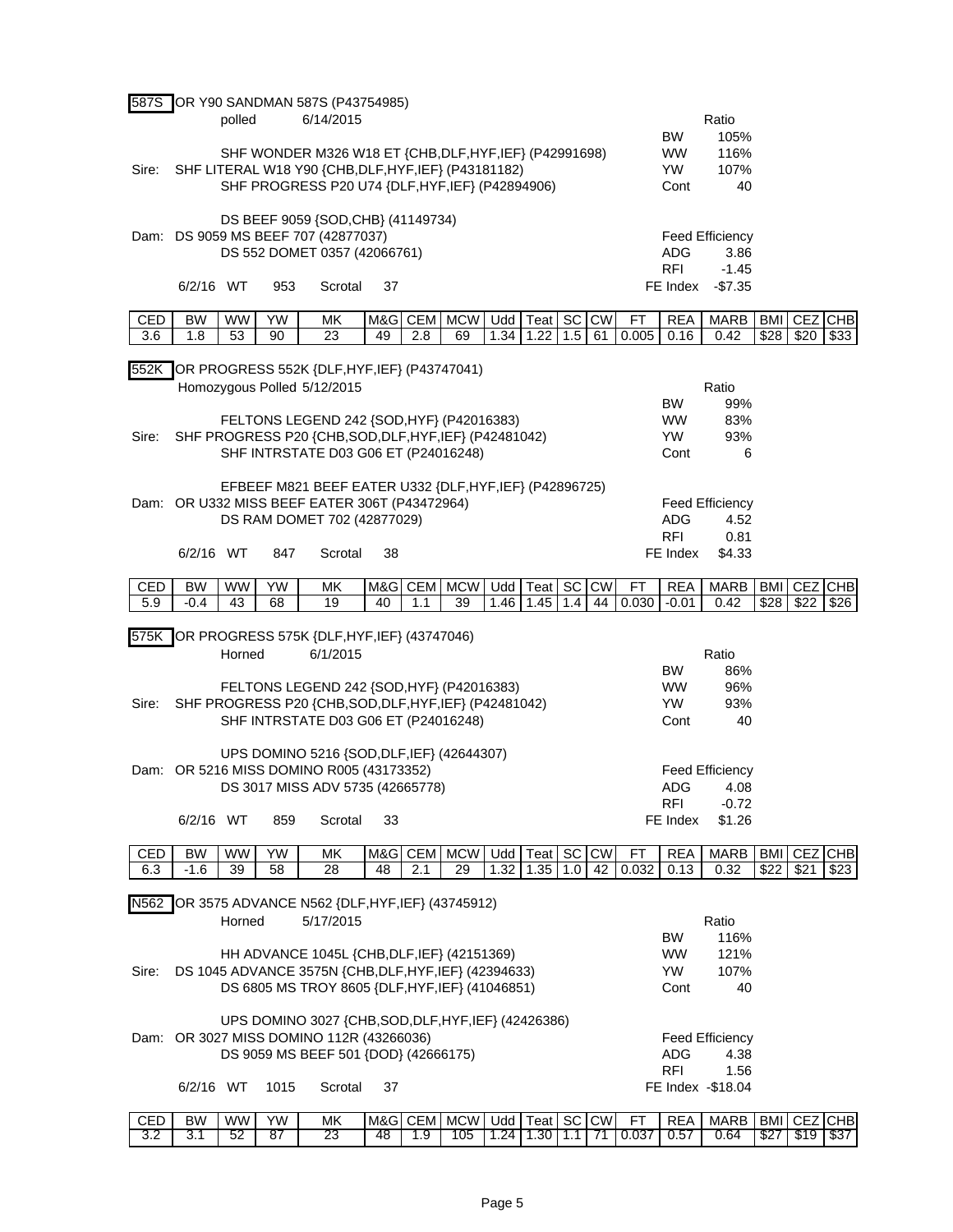|            |                     |                 |          | L5102 OR N162 HUSKER L5102 {DLF, HYF, IEF} (43745915)                           |           |                   |                  |                                                        |           |                 |             |                        |                                |             |             |                    |
|------------|---------------------|-----------------|----------|---------------------------------------------------------------------------------|-----------|-------------------|------------------|--------------------------------------------------------|-----------|-----------------|-------------|------------------------|--------------------------------|-------------|-------------|--------------------|
|            |                     | Horned          |          | 7/22/2015                                                                       |           |                   |                  |                                                        |           |                 |             |                        | Ratio                          |             |             |                    |
|            |                     |                 |          |                                                                                 |           |                   |                  |                                                        |           |                 |             | <b>BW</b>              | 107%                           |             |             |                    |
|            |                     |                 |          |                                                                                 |           |                   |                  | DS 1045 ADVANCE 3575N {CHB, DLF, HYF, IEF} (42394633)  |           |                 |             | <b>WW</b>              | 100%                           |             |             |                    |
| Sire:      |                     |                 |          | OR 3575 HUSKER N162 ET {CHB, DLF, HYF, IEF} (43268578)                          |           |                   |                  |                                                        |           |                 |             | YW.                    | 108%                           |             |             |                    |
|            |                     |                 |          | CK MS ON TARGET F020 {DLF, HYF, IEF} (42581656)                                 |           |                   |                  |                                                        |           |                 |             | Cont                   | 3                              |             |             |                    |
|            |                     |                 |          |                                                                                 |           |                   |                  | SHF PROGRESS P20 {CHB, SOD, DLF, HYF, IEF} (P42481042) |           |                 |             |                        |                                |             |             |                    |
|            |                     |                 |          | Dam: OR MISS PROGRESS 121P (43266033)                                           |           |                   |                  |                                                        |           |                 |             |                        | <b>Feed Efficiency</b>         |             |             |                    |
|            |                     |                 |          | DS 5216 DOMET 814 (42969979)                                                    |           |                   |                  |                                                        |           |                 |             | ADG.                   | 4.25                           |             |             |                    |
|            |                     |                 |          |                                                                                 |           |                   |                  |                                                        |           |                 |             | <b>RFI</b>             | $-0.93$                        |             |             |                    |
|            | 6/2/16 WT           |                 | 867      | Scrotal 37.5                                                                    |           |                   |                  |                                                        |           |                 |             | FE Index               | \$7.66                         |             |             |                    |
| CED        | <b>BW</b>           | <b>WW</b>       | YW       | MK                                                                              |           |                   | M&G CEM MCW      | Udd   Teat   SC   CW                                   |           |                 | <b>FT</b>   | <b>REA</b>             | <b>MARB</b>                    | <b>BMI</b>  | <b>CEZ</b>  | CHB                |
| 5.3        | 1.6                 | 50              | 93       | 26                                                                              | 51        | 2.0               | 97               | 1.20<br>1.21                                           | 1.2       | 67              | 0.071       | 0.34                   | 0.63                           | \$26        | \$20        | \$34               |
|            |                     |                 |          |                                                                                 |           |                   |                  |                                                        |           |                 |             |                        |                                |             |             |                    |
| L591       |                     | Horned          |          | OR N162 HUSKER L591 {DLF, HYF, IEF} (43745953)<br>6/20/2015                     |           |                   |                  |                                                        |           |                 |             |                        | Ratio                          |             |             |                    |
|            |                     |                 |          |                                                                                 |           |                   |                  |                                                        |           |                 |             | <b>BW</b>              | 115%                           |             |             |                    |
|            |                     |                 |          |                                                                                 |           |                   |                  | DS 1045 ADVANCE 3575N {CHB, DLF, HYF, IEF} (42394633)  |           |                 |             | <b>WW</b>              | 103%                           |             |             |                    |
| Sire:      |                     |                 |          | OR 3575 HUSKER N162 ET {CHB, DLF, HYF, IEF} (43268578)                          |           |                   |                  |                                                        |           |                 |             | YW.                    | 106%                           |             |             |                    |
|            |                     |                 |          | CK MS ON TARGET F020 {DLF, HYF, IEF} (42581656)                                 |           |                   |                  |                                                        |           |                 |             | Cont                   | 40                             |             |             |                    |
|            |                     |                 |          |                                                                                 |           |                   |                  |                                                        |           |                 |             |                        |                                |             |             |                    |
|            |                     |                 |          | DS BEEF 9059 {SOD, CHB} (41149734)<br>Dam: DS 9059 MS BEEF 705 {DOD} (42877020) |           |                   |                  |                                                        |           |                 |             |                        |                                |             |             |                    |
|            |                     |                 |          | DS MISS HIGH 9189 (41149860)                                                    |           |                   |                  |                                                        |           |                 |             | <b>ADG</b>             | <b>Feed Efficiency</b><br>4.79 |             |             |                    |
|            |                     |                 |          |                                                                                 |           |                   |                  |                                                        |           |                 |             | <b>RFI</b>             | 1.41                           |             |             |                    |
|            | 6/2/16 WT           |                 | 929      | Scrotal                                                                         | 37        |                   |                  |                                                        |           |                 |             | FE Index               | \$1.16                         |             |             |                    |
|            |                     |                 |          |                                                                                 |           |                   |                  |                                                        |           |                 |             |                        |                                |             |             |                    |
|            |                     |                 |          |                                                                                 |           |                   |                  |                                                        |           |                 |             |                        |                                |             |             |                    |
| CED        | <b>BW</b>           | <b>WW</b>       | YW       | МK                                                                              |           |                   | M&G CEM MCW      | Udd   Teat   SC   CW                                   |           |                 | <b>FT</b>   | <b>REA</b>             | MARB                           | <b>BMI</b>  | CEZ CHB     |                    |
| 1.7        | 3.8                 | 49              | 88       | 23                                                                              | 47        | 1.6               | 108              | 1.23<br>1.22                                           | 1.1       | 74              | 0.035       | 0.42                   | 0.62                           | \$25        | \$17        | \$34               |
|            |                     |                 |          | OR N162 HUSKER L574 {DLF, HYF, IEF} (43745946)                                  |           |                   |                  |                                                        |           |                 |             |                        |                                |             |             |                    |
|            |                     | Horned          |          | 5/28/2015                                                                       |           |                   |                  |                                                        |           |                 |             |                        | Ratio                          |             |             |                    |
|            |                     |                 |          |                                                                                 |           |                   |                  |                                                        |           |                 |             | <b>BW</b>              | 93%                            |             |             |                    |
|            |                     |                 |          |                                                                                 |           |                   |                  | DS 1045 ADVANCE 3575N {CHB, DLF, HYF, IEF} (42394633)  |           |                 |             | <b>WW</b>              | 97%                            |             |             |                    |
| Sire:      |                     |                 |          | OR 3575 HUSKER N162 ET {CHB, DLF, HYF, IEF} (43268578)                          |           |                   |                  |                                                        |           |                 |             | <b>YW</b>              | 102%                           |             |             |                    |
|            |                     |                 |          | CK MS ON TARGET F020 {DLF, HYF, IEF} (42581656)                                 |           |                   |                  |                                                        |           |                 |             | Cont                   | 40                             |             |             |                    |
| L574       |                     |                 |          |                                                                                 |           |                   |                  | CSU RAM DOMINATOR 4203 {DLF, HYF, IEF} (42531422)      |           |                 |             |                        |                                |             |             |                    |
|            |                     |                 |          | Dam: DS RAM DOMET 702 (42877029)                                                |           |                   |                  |                                                        |           |                 |             |                        | <b>Feed Efficiency</b>         |             |             |                    |
|            |                     |                 |          | DS 1045 ADV LADY 3560N (42394697)                                               |           |                   |                  |                                                        |           |                 |             | ADG                    | 5.32                           |             |             |                    |
|            |                     |                 |          |                                                                                 |           |                   |                  |                                                        |           |                 |             | <b>RFI</b>             | $-2.76$                        |             |             |                    |
|            | 6/2/16 WT           |                 | 950      | Scrotal                                                                         | 35        |                   |                  |                                                        |           |                 |             |                        | FE Index \$40.20               |             |             |                    |
| CED        | <b>BW</b>           | <b>WW</b>       | YW       | MΚ                                                                              | M&G       | <b>CEM</b>        | <b>MCW</b>       | Udd   Teat   SC                                        |           | <b>CW</b>       | <b>FT</b>   | <b>REA</b>             | <b>MARB</b>                    | BMI         | CEZ         | <b>CHB</b>         |
| 2.8        | 0.8                 | 44              | 86       | 19                                                                              | 41        | 2.6               | 89               | 1.32<br>1.28                                           | 1.1       | 60              | 0.054       | 0.43                   | 0.64                           | \$27        | \$19        | \$32               |
|            |                     |                 |          |                                                                                 |           |                   |                  |                                                        |           |                 |             |                        |                                |             |             |                    |
|            |                     |                 |          | OR N162 HUSKER L561 {DLF, HYF, IEF} (43745948)                                  |           |                   |                  |                                                        |           |                 |             |                        |                                |             |             |                    |
| L561       |                     | Horned          |          | 5/17/2015                                                                       |           |                   |                  |                                                        |           |                 |             |                        | Ratio                          |             |             |                    |
|            |                     |                 |          |                                                                                 |           |                   |                  |                                                        |           |                 |             | <b>BW</b><br><b>WW</b> | 82%<br>109%                    |             |             |                    |
| Sire:      |                     |                 |          | OR 3575 HUSKER N162 ET {CHB, DLF, HYF, IEF} (43268578)                          |           |                   |                  | DS 1045 ADVANCE 3575N {CHB, DLF, HYF, IEF} (42394633)  |           |                 |             | <b>YW</b>              | 0%                             |             |             |                    |
|            |                     |                 |          | CK MS ON TARGET F020 {DLF, HYF, IEF} (42581656)                                 |           |                   |                  |                                                        |           |                 |             | Cont                   | 0                              |             |             |                    |
|            |                     |                 |          |                                                                                 |           |                   |                  |                                                        |           |                 |             |                        |                                |             |             |                    |
|            |                     |                 |          |                                                                                 |           |                   |                  | CSU RAM DOMINATOR 4203 {DLF, HYF, IEF} (42531422)      |           |                 |             |                        |                                |             |             |                    |
|            |                     |                 |          | Dam: DS RAM DOMET 704 (42877018)                                                |           |                   |                  |                                                        |           |                 |             |                        | <b>Feed Efficiency</b>         |             |             |                    |
|            |                     |                 |          | DS 9059 MS BEEF 501 {DOD} (42666175)                                            |           |                   |                  |                                                        |           |                 |             | <b>ADG</b>             | 0.00                           |             |             |                    |
|            | 6/2/16 WT           |                 | 908      | Scrotal                                                                         | 39        |                   |                  |                                                        |           |                 |             | <b>RFI</b><br>FE Index | 0.00<br>\$0.00                 |             |             |                    |
|            |                     |                 |          |                                                                                 |           |                   |                  |                                                        |           |                 |             |                        |                                |             |             |                    |
| CED<br>3.1 | <b>BW</b><br>$-0.9$ | <b>WW</b><br>40 | YW<br>69 | МK<br>26                                                                        | M&G<br>46 | <b>CEM</b><br>2.3 | <b>MCW</b><br>79 | Udd<br>Teat<br>1.18<br>1.20                            | SC<br>1.1 | <b>CW</b><br>54 | FT<br>0.043 | <b>REA</b><br>0.27     | MARB<br>0.61                   | BMI<br>\$25 | CEZ<br>\$19 | <b>CHB</b><br>\$29 |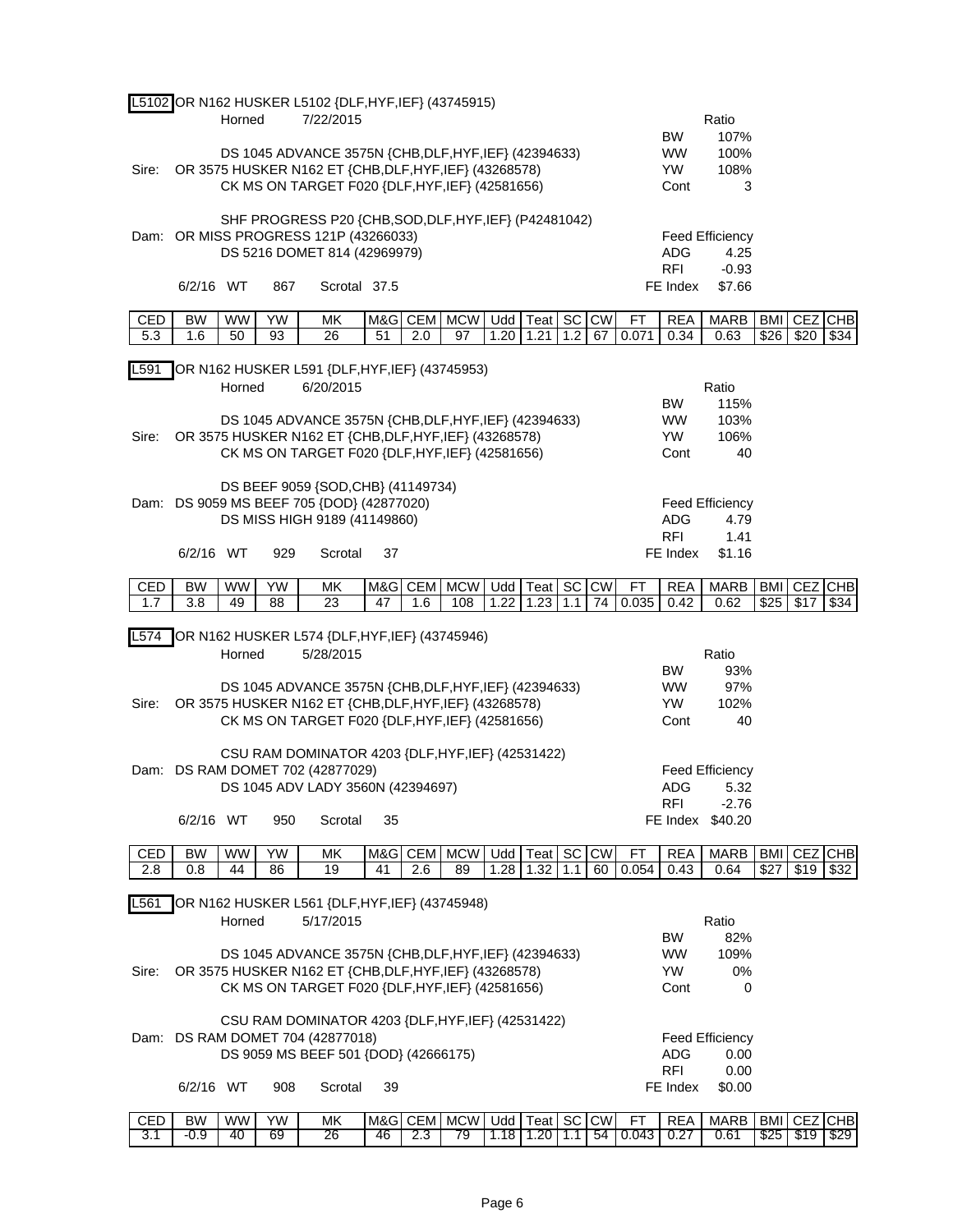| L560             |                  | Horned          |          | OR N162 HUSKER L560 {DLF, HYF, IEF} (43745943)<br>5/17/2015                                                     |           |     |                            |               |                                                  |     |                 |                    |                          | Ratio                              |                    |                 |                       |
|------------------|------------------|-----------------|----------|-----------------------------------------------------------------------------------------------------------------|-----------|-----|----------------------------|---------------|--------------------------------------------------|-----|-----------------|--------------------|--------------------------|------------------------------------|--------------------|-----------------|-----------------------|
|                  |                  |                 |          | DS 1045 ADVANCE 3575N {CHB, DLF, HYF, IEF} (42394633)                                                           |           |     |                            |               |                                                  |     |                 |                    | <b>BW</b><br><b>WW</b>   | 91%<br>99%                         |                    |                 |                       |
| Sire:            |                  |                 |          | OR 3575 HUSKER N162 ET {CHB, DLF, HYF, IEF} (43268578)<br>CK MS ON TARGET F020 {DLF, HYF, IEF} (42581656)       |           |     |                            |               |                                                  |     |                 |                    | <b>YW</b><br>Cont        | 100%<br>40                         |                    |                 |                       |
|                  |                  |                 |          | CSU RAM DOMINATOR 4203 {DLF, HYF, IEF} (42531422)                                                               |           |     |                            |               |                                                  |     |                 |                    |                          |                                    |                    |                 |                       |
|                  |                  |                 |          | Dam: DS RAM DOMET 605 (42781501)                                                                                |           |     |                            |               |                                                  |     |                 |                    |                          | <b>Feed Efficiency</b>             |                    |                 |                       |
|                  |                  |                 |          | DS MISS BEEF 0470 (42079429)                                                                                    |           |     |                            |               |                                                  |     |                 |                    | <b>ADG</b><br><b>RFI</b> | 4.66<br>$-0.90$                    |                    |                 |                       |
|                  | 6/2/16 WT        |                 | 961      | Scrotal                                                                                                         | 37        |     |                            |               |                                                  |     |                 |                    | FE Index                 | \$9.41                             |                    |                 |                       |
| CED<br>4.0       | <b>BW</b><br>0.1 | <b>WW</b><br>40 | YW<br>75 | MK<br>22                                                                                                        | 42        | 2.6 | M&G CEM MCW<br>85          | Udd  <br>1.15 | Teat SC<br>1.18                                  | 1.0 | <b>CW</b><br>57 | <b>FT</b><br>0.033 | <b>REA</b><br>0.31       | <b>MARB</b><br>0.53                | <b>BMI</b><br>\$25 | \$20            | CEZ CHB<br>\$29       |
|                  |                  |                 |          |                                                                                                                 |           |     |                            |               |                                                  |     |                 |                    |                          |                                    |                    |                 |                       |
| L590             |                  | Horned          |          | OR N162 HUSKER L590 {DLF, HYF, IEF} (43745935)<br>6/17/2015                                                     |           |     |                            |               |                                                  |     |                 |                    |                          | Ratio                              |                    |                 |                       |
|                  |                  |                 |          | DS 1045 ADVANCE 3575N {CHB, DLF, HYF, IEF} (42394633)                                                           |           |     |                            |               |                                                  |     |                 |                    | <b>BW</b><br><b>WW</b>   | 99%<br>111%                        |                    |                 |                       |
| Sire:            |                  |                 |          | OR 3575 HUSKER N162 ET {CHB, DLF, HYF, IEF} (43268578)                                                          |           |     |                            |               |                                                  |     |                 |                    | <b>YW</b>                | 104%                               |                    |                 |                       |
|                  |                  |                 |          | CK MS ON TARGET F020 {DLF, HYF, IEF} (42581656)                                                                 |           |     |                            |               |                                                  |     |                 |                    | Cont                     | 40                                 |                    |                 |                       |
|                  |                  |                 |          | HH ADVANCE 1045L {CHB, DLF, IEF} (42151369)<br>Dam: DS 1045 MS ADV 813 (42997914)                               |           |     |                            |               |                                                  |     |                 |                    |                          | <b>Feed Efficiency</b>             |                    |                 |                       |
|                  |                  |                 |          | DS 552 DOMET 0357 (42066761)                                                                                    |           |     |                            |               |                                                  |     |                 |                    | ADG.                     | 4.07                               |                    |                 |                       |
|                  | 6/2/16 WT        |                 | 926      | Scrotal                                                                                                         | 37        |     |                            |               |                                                  |     |                 |                    | <b>RFI</b><br>FE Index   | $-0.45$<br>$-$6.79$                |                    |                 |                       |
|                  |                  |                 |          |                                                                                                                 |           |     |                            |               |                                                  |     |                 |                    |                          |                                    |                    |                 |                       |
|                  |                  |                 |          |                                                                                                                 |           |     |                            |               |                                                  |     |                 |                    | <b>REA</b>               |                                    | BMI <sup>1</sup>   |                 |                       |
| CED<br>3.2       | <b>BW</b><br>0.8 | <b>WW</b><br>52 | YW<br>85 | MK<br>$\overline{23}$                                                                                           | M&G<br>49 | 1.7 | CEM MCW<br>96              | 1.19          | Udd Teat SC CW<br>1.23                           | 1.0 | 73              | <b>FT</b><br>0.078 | 0.50                     | <b>MARB</b><br>0.60                | \$25               | CEZ CHB<br>\$18 | \$33                  |
|                  |                  |                 |          |                                                                                                                 |           |     |                            |               |                                                  |     |                 |                    |                          |                                    |                    |                 |                       |
| L <sub>578</sub> |                  | Horned          |          | OR N162 HUSKER L578 {DLF, HYF, IEF} (43745937)<br>6/3/2015                                                      |           |     |                            |               |                                                  |     |                 |                    |                          | Ratio                              |                    |                 |                       |
|                  |                  |                 |          |                                                                                                                 |           |     |                            |               |                                                  |     |                 |                    | <b>BW</b>                | 127%                               |                    |                 |                       |
| Sire:            |                  |                 |          | DS 1045 ADVANCE 3575N {CHB, DLF, HYF, IEF} (42394633)<br>OR 3575 HUSKER N162 ET {CHB, DLF, HYF, IEF} (43268578) |           |     |                            |               |                                                  |     |                 |                    | <b>WW</b><br>YW.         | 0%<br>0%                           |                    |                 |                       |
|                  |                  |                 |          | CK MS ON TARGET F020 {DLF, HYF, IEF} (42581656)                                                                 |           |     |                            |               |                                                  |     |                 |                    | Cont                     | 0                                  |                    |                 |                       |
|                  |                  |                 |          | EF F745 FRANK P230 {CHB, DLF, HYF, IEF} (P42528669)                                                             |           |     |                            |               |                                                  |     |                 |                    |                          |                                    |                    |                 |                       |
|                  |                  |                 |          | Dam: OR MISS FRANK 909F (P43068237)<br>DS RAM DOMET 703 {DOD} (42877031)                                        |           |     |                            |               |                                                  |     |                 |                    |                          | <b>Feed Efficiency</b><br>ADG 4.35 |                    |                 |                       |
|                  |                  |                 |          |                                                                                                                 | 37        |     |                            |               |                                                  |     |                 |                    | <b>RFI</b>               | 1.08                               |                    |                 |                       |
|                  | 6/2/16 WT        |                 | 1003     | Scrotal                                                                                                         |           |     |                            |               |                                                  |     |                 |                    |                          | FE Index -\$14.25                  |                    |                 |                       |
| CED<br>3.0       | <b>BW</b><br>4.6 | <b>WW</b><br>57 | YW<br>99 | MΚ<br>21                                                                                                        | 50        | 1.6 | M&G CEM MCW<br>120         |               | Udd   Teat   SC   CW<br>$1.16$   1.20   1.6   71 |     |                 | <b>FT</b><br>0.052 | <b>REA</b><br>0.22       | <b>MARB</b><br>0.71                | <b>BMI</b><br>\$31 |                 | CEZ CHB<br>$$19$ \$39 |
|                  |                  |                 |          |                                                                                                                 |           |     |                            |               |                                                  |     |                 |                    |                          |                                    |                    |                 |                       |
| L583             |                  | Horned          |          | OR N162 HUSKER L583 {DLF, HYF, IEF} (43745910)<br>6/10/2015                                                     |           |     |                            |               |                                                  |     |                 |                    |                          | Ratio                              |                    |                 |                       |
|                  |                  |                 |          |                                                                                                                 |           |     |                            |               |                                                  |     |                 |                    | BW.<br><b>WW</b>         | 124%                               |                    |                 |                       |
| Sire:            |                  |                 |          | DS 1045 ADVANCE 3575N {CHB, DLF, HYF, IEF} (42394633)<br>OR 3575 HUSKER N162 ET {CHB, DLF, HYF, IEF} (43268578) |           |     |                            |               |                                                  |     |                 |                    | YW.                      | 113%<br>110%                       |                    |                 |                       |
|                  |                  |                 |          | CK MS ON TARGET F020 {DLF, HYF, IEF} (42581656)                                                                 |           |     |                            |               |                                                  |     |                 |                    | Cont                     | 40                                 |                    |                 |                       |
|                  |                  |                 |          | CK MR HARLAND L008 {DLF, HYF, IEF} (43016347)                                                                   |           |     |                            |               |                                                  |     |                 |                    |                          |                                    |                    |                 |                       |
|                  |                  |                 |          | Dam: OR L008 MISS HARLAND 102Z (43274126)<br>DS 9059 MS BEEF 707 (42877037)                                     |           |     |                            |               |                                                  |     |                 |                    | ADG                      | <b>Feed Efficiency</b><br>4.52     |                    |                 |                       |
|                  | 6/2/16 WT        |                 | 978      | Scrotal                                                                                                         | 37        |     |                            |               |                                                  |     |                 |                    | <b>RFI</b><br>FE Index   | $-1.43$<br>\$7.86                  |                    |                 |                       |
| CED              | <b>BW</b>        | <b>WW</b>       | YW       | МK                                                                                                              |           |     | M&G CEM MCW Udd Teat SC CW |               |                                                  |     |                 | FТ                 | <b>REA</b>               | <b>MARB</b>                        |                    | BMI CEZ CHB     |                       |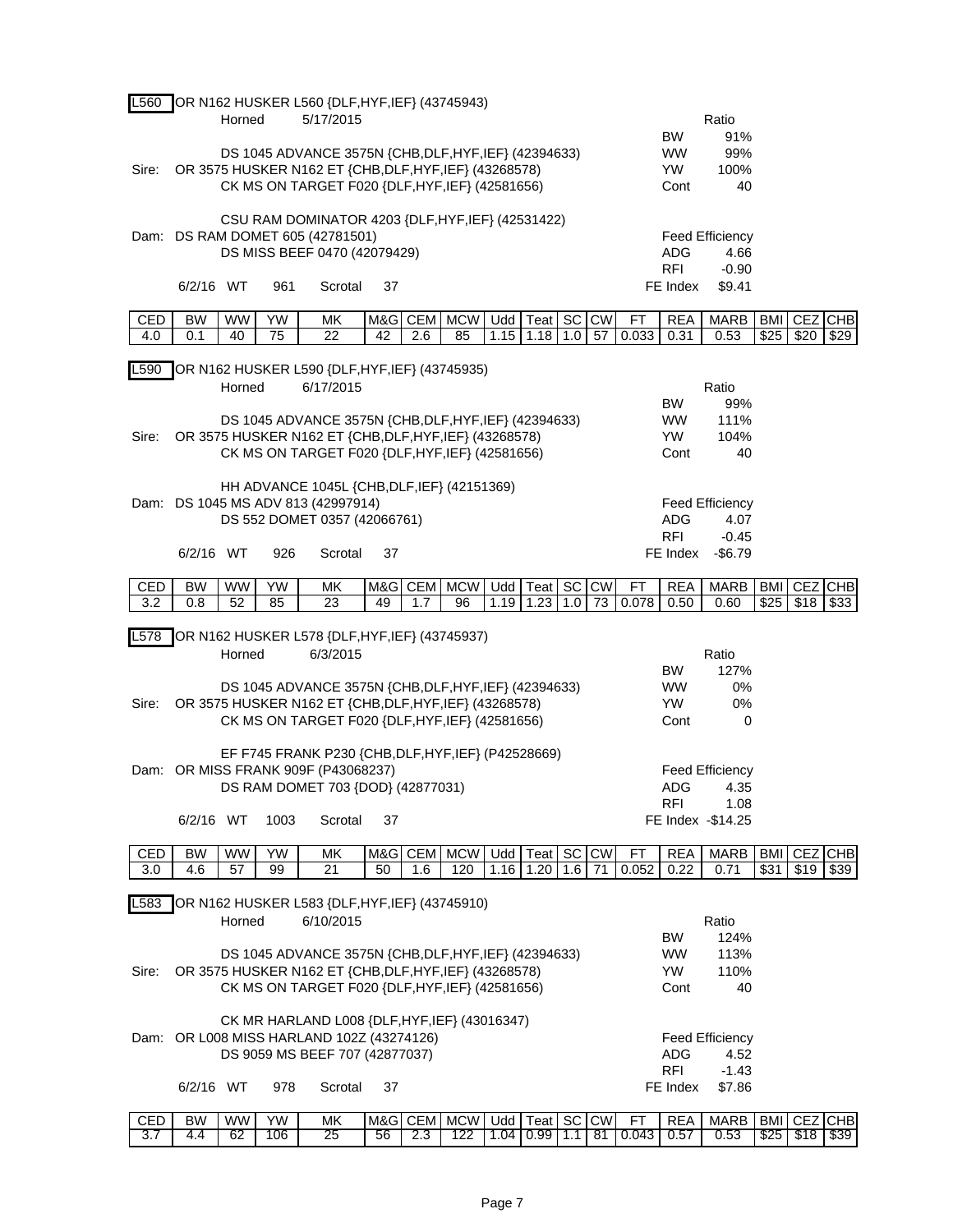| L598       |                  | Horned          |          | OR N162 HUSKER L598 {DLF, HYF, IEF} (43745911)<br>6/25/2015                                                                                                        |           |            |                            |      |                            |     |                              |                    |                                       | Ratio                                                                |                    |                    |                 |
|------------|------------------|-----------------|----------|--------------------------------------------------------------------------------------------------------------------------------------------------------------------|-----------|------------|----------------------------|------|----------------------------|-----|------------------------------|--------------------|---------------------------------------|----------------------------------------------------------------------|--------------------|--------------------|-----------------|
| Sire:      |                  |                 |          | DS 1045 ADVANCE 3575N {CHB, DLF, HYF, IEF} (42394633)<br>OR 3575 HUSKER N162 ET {CHB, DLF, HYF, IEF} (43268578)<br>CK MS ON TARGET F020 {DLF, HYF, IEF} (42581656) |           |            |                            |      |                            |     |                              |                    | <b>BW</b><br><b>WW</b><br>YW.<br>Cont | 89%<br>110%<br>108%<br>40                                            |                    |                    |                 |
|            |                  |                 |          | CK MR HARLAND L008 {DLF, HYF, IEF} (43016347)<br>Dam: OR L008 MISS HARLAND 106Z (43274128)<br>OR 9059 MISS BEEF J911 (43068241)                                    |           |            |                            |      |                            |     |                              |                    | ADG.                                  | <b>Feed Efficiency</b><br>4.02                                       |                    |                    |                 |
|            | 6/2/16 WT        |                 | 922      | Scrotal 35.5                                                                                                                                                       |           |            |                            |      |                            |     |                              |                    | <b>RFI</b><br>FE Index                | $-1.24$<br>$-$2.10$                                                  |                    |                    |                 |
| CED<br>3.5 | <b>BW</b><br>1.2 | <b>WW</b><br>49 | YW<br>92 | MK<br>27                                                                                                                                                           | M&G<br>51 | 2.7        | CEM MCW<br>104             |      | Udd Teat SC<br>$1.10$ 1.08 | 1.1 | <b>CW</b><br>71              | <b>FT</b><br>0.071 | <b>REA</b><br>0.41                    | <b>MARB</b><br>0.70                                                  | <b>BMI</b><br>\$25 | <b>CEZ</b><br>\$19 | CHB<br>\$35     |
|            |                  |                 |          |                                                                                                                                                                    |           |            |                            |      |                            |     |                              |                    |                                       |                                                                      |                    |                    |                 |
| L599       |                  | Horned          |          | OR N162 HUSKER L599 {DLF, HYF, IEF} (43745954)<br>6/30/2015                                                                                                        |           |            |                            |      |                            |     |                              |                    |                                       | Ratio                                                                |                    |                    |                 |
|            |                  |                 |          | DS 1045 ADVANCE 3575N {CHB, DLF, HYF, IEF} (42394633)                                                                                                              |           |            |                            |      |                            |     |                              |                    | <b>BW</b><br><b>WW</b>                | 106%<br>92%                                                          |                    |                    |                 |
| Sire:      |                  |                 |          | OR 3575 HUSKER N162 ET {CHB, DLF, HYF, IEF} (43268578)                                                                                                             |           |            |                            |      |                            |     |                              |                    | YW.                                   | 100%                                                                 |                    |                    |                 |
|            |                  |                 |          | CK MS ON TARGET F020 {DLF, HYF, IEF} (42581656)                                                                                                                    |           |            |                            |      |                            |     |                              |                    | Cont                                  | 40                                                                   |                    |                    |                 |
|            |                  |                 |          | DS BEEF 9059 {SOD, CHB} (41149734)<br>Dam: DS 9059 MS BEEF 711 (42877030)                                                                                          |           |            |                            |      |                            |     |                              |                    |                                       | <b>Feed Efficiency</b>                                               |                    |                    |                 |
|            |                  |                 |          | DS MISS KAHLUA 3492N {DOD} (42394495)                                                                                                                              |           |            |                            |      |                            |     |                              |                    | <b>ADG</b>                            | 4.42                                                                 |                    |                    |                 |
|            | 6/2/16 WT        |                 | 855      | Scrotal                                                                                                                                                            | 40        |            |                            |      |                            |     |                              |                    | <b>RFI</b><br>FE Index                | 1.61<br>$-$ \$3.55                                                   |                    |                    |                 |
|            |                  |                 |          |                                                                                                                                                                    |           |            |                            |      |                            |     |                              |                    |                                       |                                                                      |                    |                    |                 |
| CED<br>2.6 | <b>BW</b><br>2.0 | <b>WW</b><br>45 | YW<br>88 | МK<br>22                                                                                                                                                           | M&G<br>45 | 1.4        | CEM MCW Udd Teat SC<br>114 | 1.25 | 1.22                       | 1.1 | <b>CW</b><br>$\overline{74}$ | <b>FT</b><br>0.053 | <b>REA</b><br>0.51                    | <b>MARB</b><br>0.46                                                  | <b>BMI</b><br>\$23 | \$18               | CEZ CHB<br>\$29 |
| L580       |                  |                 |          | OR N162 HUSKER L580 {DLF, HYF, IEF} (43745962)                                                                                                                     |           |            |                            |      |                            |     |                              |                    |                                       |                                                                      |                    |                    |                 |
|            |                  | Horned          |          | 6/7/2015                                                                                                                                                           |           |            |                            |      |                            |     |                              |                    |                                       | Ratio                                                                |                    |                    |                 |
|            |                  |                 |          | DS 1045 ADVANCE 3575N {CHB, DLF, HYF, IEF} (42394633)                                                                                                              |           |            |                            |      |                            |     |                              |                    | <b>BW</b><br><b>WW</b>                | 100%<br>106%                                                         |                    |                    |                 |
| Sire:      |                  |                 |          | OR 3575 HUSKER N162 ET {CHB, DLF, HYF, IEF} (43268578)<br>CK MS ON TARGET F020 {DLF, HYF, IEF} (42581656)                                                          |           |            |                            |      |                            |     |                              |                    | <b>YW</b><br>Cont                     | 105%<br>40                                                           |                    |                    |                 |
|            |                  |                 |          |                                                                                                                                                                    |           |            |                            |      |                            |     |                              |                    |                                       |                                                                      |                    |                    |                 |
|            |                  |                 |          | DS 1045 ADVANCE 3575N {CHB, DLF, HYF, IEF} (42394633)<br>Dam: OR 3575 MISS ADV N913 (43068258)                                                                     |           |            |                            |      |                            |     |                              |                    |                                       | <b>Feed Efficiency</b>                                               |                    |                    |                 |
|            |                  |                 |          | DS 5019 MS ADV 0333 (42066507)                                                                                                                                     |           |            |                            |      |                            |     |                              |                    |                                       | ADG 4.48                                                             |                    |                    |                 |
|            | 6/2/16 WT        |                 | 950      | Scrotal                                                                                                                                                            | 36        |            |                            |      |                            |     |                              |                    | <b>RFI</b>                            | $-2.45$<br>FE Index \$15.21                                          |                    |                    |                 |
| CED        | <b>BW</b>        | <b>WW</b>       | YW       | МK                                                                                                                                                                 | M&G       | <b>CEM</b> | <b>MCW</b>                 |      | Udd Teat SC                |     | <b>CW</b>                    | <b>FT</b>          | <b>REA</b>                            | MARB                                                                 | BMI                | CEZ                | <b>CHB</b>      |
| 2.8        | 1.7              | 46              | 77       | 21                                                                                                                                                                 | 44        | 0.7        | 106                        |      | $1.25$ $1.32$              | 0.9 | 67                           | 0.091              | 0.35                                  | 0.66                                                                 | \$24               | \$18               | \$30            |
| 565L       |                  |                 |          | OR 0945 DOMINO 565L {DLF, HYF, IEF} (43749176)                                                                                                                     |           |            |                            |      |                            |     |                              |                    |                                       |                                                                      |                    |                    |                 |
|            |                  | Horned          |          | 5/20/2015                                                                                                                                                          |           |            |                            |      |                            |     |                              |                    | BW.                                   | Ratio<br>109%                                                        |                    |                    |                 |
|            |                  |                 |          | LJS MARK DOMINO 0709 {CHB, DLF, HYF, IEF} (42810003)                                                                                                               |           |            |                            |      |                            |     |                              |                    | <b>WW</b>                             | 106%                                                                 |                    |                    |                 |
| Sire:      |                  |                 |          | LJS MARK DOMINO 0945 {CHB, DLF, HYF, IEF} (43000470)<br>LJS MS ADVANCE 0601 {DLF, HYF, IEF} (42705829)                                                             |           |            |                            |      |                            |     |                              |                    | YW.<br>Cont                           | 108%<br>40                                                           |                    |                    |                 |
|            |                  |                 |          | CSU RAM DOMINATOR 4203 {DLF, HYF, IEF} (42531422)                                                                                                                  |           |            |                            |      |                            |     |                              |                    |                                       |                                                                      |                    |                    |                 |
|            |                  |                 |          | Dam: DS RAM DOMET 803 (42970004)                                                                                                                                   |           |            |                            |      |                            |     |                              |                    |                                       | <b>Feed Efficiency</b>                                               |                    |                    |                 |
|            |                  |                 |          | DS 9059 MS BEEF 501 {DOD} (42666175)                                                                                                                               |           |            |                            |      |                            |     |                              |                    | ADG<br><b>RFI</b>                     | 5.21<br>$-0.17$                                                      |                    |                    |                 |
|            | 6/2/16 WT        |                 | 1030     | Scrotal                                                                                                                                                            | 37        |            |                            |      |                            |     |                              |                    |                                       | FE Index \$13.50                                                     |                    |                    |                 |
| CED        | <b>BW</b>        | WW              | YW       | МK                                                                                                                                                                 |           |            |                            |      |                            |     |                              |                    |                                       | M&G CEM   MCW   Udd   Teat   SC CW   FT   REA   MARB   BMI   CEZ CHB |                    |                    |                 |

2.9 2.3 45 87 27 50 3.8 66 1.48 1.50 1.3 61 -0.041 0.57 0.40 \$27 \$19 \$34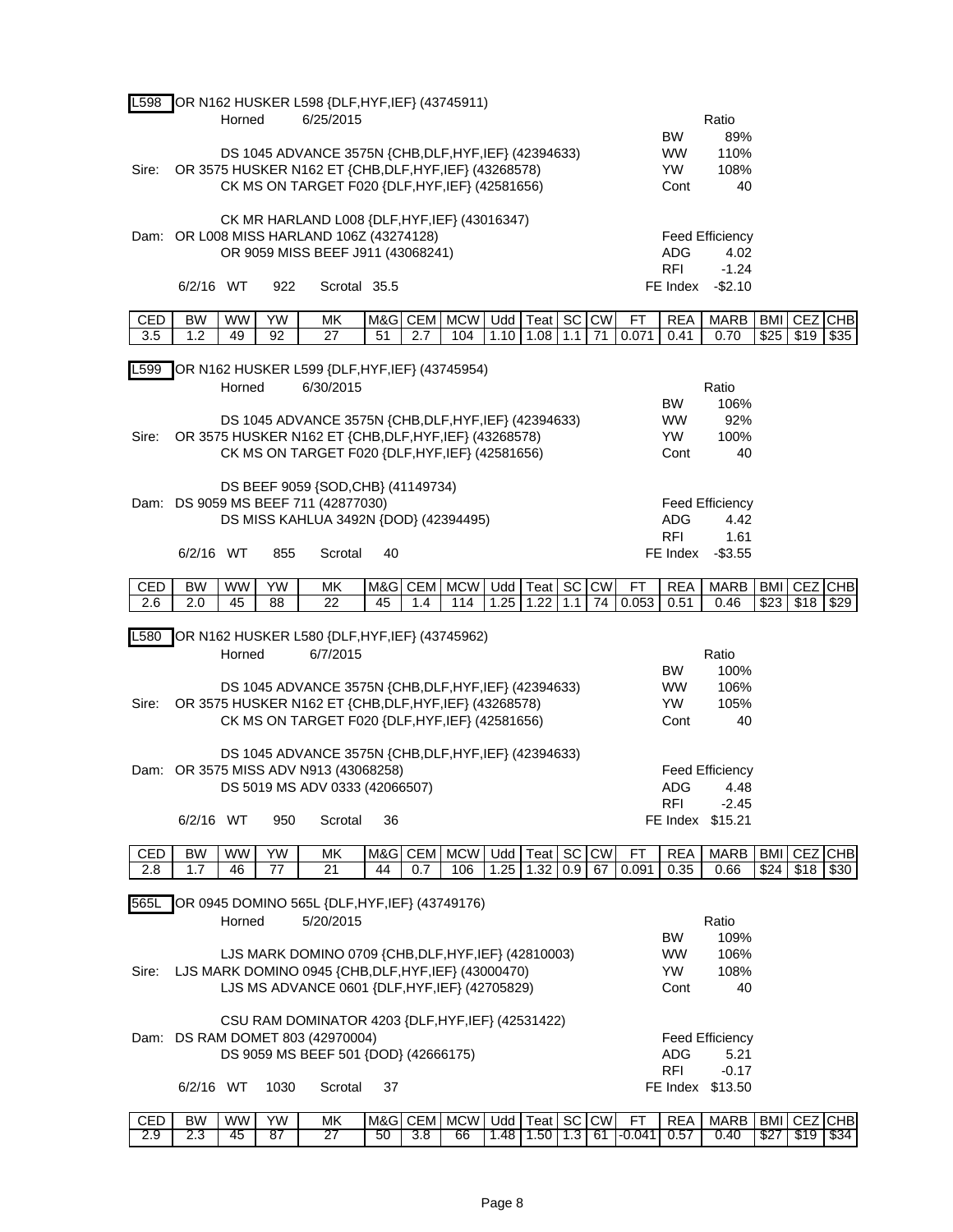| 558L  |           | Horned    |           | OR 0945 DOMINO 558L {DLF, HYF, IEF} (43749177)<br>5/15/2015                                                |    |         |             |      |             |     |                               |                                                   | Ratio                  |            |            |         |
|-------|-----------|-----------|-----------|------------------------------------------------------------------------------------------------------------|----|---------|-------------|------|-------------|-----|-------------------------------|---------------------------------------------------|------------------------|------------|------------|---------|
|       |           |           |           |                                                                                                            |    |         |             |      |             |     |                               | <b>BW</b>                                         | 103%                   |            |            |         |
|       |           |           |           | LJS MARK DOMINO 0709 {CHB, DLF, HYF, IEF} (42810003)                                                       |    |         |             |      |             |     |                               | <b>WW</b><br><b>YW</b>                            | 105%<br>101%           |            |            |         |
| Sire: |           |           |           | LJS MARK DOMINO 0945 {CHB, DLF, HYF, IEF} (43000470)<br>LJS MS ADVANCE 0601 {DLF, HYF, IEF} (42705829)     |    |         |             |      |             |     |                               | Cont                                              | 40                     |            |            |         |
|       |           |           |           | UPS DOMINO 3027 {CHB, SOD, DLF, HYF, IEF} (42426386)                                                       |    |         |             |      |             |     |                               |                                                   |                        |            |            |         |
|       |           |           |           | Dam: OR 3027 MISS DOMINO 213R (43374235)                                                                   |    |         |             |      |             |     |                               |                                                   | <b>Feed Efficiency</b> |            |            |         |
|       |           |           |           | DS 1045 ADV LADY 3560N (42394697)                                                                          |    |         |             |      |             |     |                               | <b>ADG</b>                                        | 4.42                   |            |            |         |
|       | 6/2/16 WT |           | 941       | Scrotal                                                                                                    | 34 |         |             |      |             |     |                               | <b>RFI</b><br>FE Index                            | $-0.80$<br>\$4.06      |            |            |         |
| CED   | <b>BW</b> | <b>WW</b> | <b>YW</b> | MK                                                                                                         |    | M&G CEM | <b>MCW</b>  | Udd  | Teat        | SC  | <b>CW</b><br><b>FT</b>        | <b>REA</b>                                        | <b>MARB</b>            | BMI        |            | CEZ CHB |
| 4.6   | 2.9       | 49        | 90        | 29                                                                                                         | 54 | 4.9     | 80          | 1.56 | 1.60        | 1.4 | 65<br>$-0.014$                | 0.69                                              | 0.50                   | \$29       | \$21       | \$37    |
| 594L  |           |           |           | OR 0945 DOMINO 594L {DLF, HYF, IEF} (43749175)                                                             |    |         |             |      |             |     |                               |                                                   |                        |            |            |         |
|       |           | Horned    |           | 6/22/2015                                                                                                  |    |         |             |      |             |     |                               |                                                   | Ratio                  |            |            |         |
|       |           |           |           | LJS MARK DOMINO 0709 {CHB, DLF, HYF, IEF} (42810003)                                                       |    |         |             |      |             |     |                               | <b>BW</b><br><b>WW</b>                            | 96%<br>102%            |            |            |         |
| Sire: |           |           |           | LJS MARK DOMINO 0945 {CHB, DLF, HYF, IEF} (43000470)                                                       |    |         |             |      |             |     |                               | <b>YW</b>                                         | 104%                   |            |            |         |
|       |           |           |           | LJS MS ADVANCE 0601 {DLF, HYF, IEF} (42705829)                                                             |    |         |             |      |             |     |                               | Cont                                              | 40                     |            |            |         |
|       |           |           |           | UPS DOMINO 5216 {SOD, DLF, IEF} (42644307)                                                                 |    |         |             |      |             |     |                               |                                                   |                        |            |            |         |
|       |           |           |           | Dam: OR 5216 MISS DOMINO R905 (43068236)                                                                   |    |         |             |      |             |     |                               |                                                   | <b>Feed Efficiency</b> |            |            |         |
|       |           |           |           | DS RAM DOMET 704 (42877018)                                                                                |    |         |             |      |             |     |                               | ADG<br><b>RFI</b>                                 | 4.64<br>$-0.07$        |            |            |         |
|       | 6/2/16 WT |           | 908       | Scrotal 35.5                                                                                               |    |         |             |      |             |     |                               | FE Index                                          | \$9.01                 |            |            |         |
| CED   | <b>BW</b> | <b>WW</b> | YW        | MΚ                                                                                                         |    |         | M&G CEM MCW |      | Udd Teat SC |     | <b>CM</b><br>FT               | REA                                               | <b>MARB</b>            | <b>BMI</b> |            | CEZ CHB |
| 4.4   | 1.0       | 44        | 84        | 31                                                                                                         | 53 | 5.3     | 65          | 1.46 | 1.45        | 1.4 | 59<br>$-0.013$                | 0.70                                              | 0.46                   | \$28       | \$21       | \$34    |
| S554  |           |           |           | OR N151 HUSKER S554 {DLF, HYF, IEF} (43745952)                                                             |    |         |             |      |             |     |                               |                                                   |                        |            |            |         |
|       |           | Horned    |           | 5/12/2015                                                                                                  |    |         |             |      |             |     |                               |                                                   | Ratio                  |            |            |         |
|       |           |           |           |                                                                                                            |    |         |             |      |             |     |                               | <b>BW</b><br><b>WW</b>                            | 113%<br>106%           |            |            |         |
| Sire: |           |           |           | DS 1045 ADVANCE 3575N {CHB, DLF, HYF, IEF} (42394633)<br>OR 3575 HUSKER N151 ET {DLF, HYF, IEF} (43268575) |    |         |             |      |             |     |                               | YW.                                               | 108%                   |            |            |         |
|       |           |           |           | CK MS ON TARGET F020 {DLF, HYF, IEF} (42581656)                                                            |    |         |             |      |             |     |                               | Cont                                              | 6                      |            |            |         |
|       |           |           |           | DS BEEF 9059 {SOD, CHB} (41149734)                                                                         |    |         |             |      |             |     |                               |                                                   |                        |            |            |         |
|       |           |           |           | Dam: OR 9059 MISS BEEF J212 (43373887)                                                                     |    |         |             |      |             |     |                               |                                                   | <b>Feed Efficiency</b> |            |            |         |
|       |           |           |           | DS 1045 MS ADV 706 (42877025)                                                                              |    |         |             |      |             |     |                               | RFI                                               | ADG 4.31<br>$-1.32$    |            |            |         |
|       | 6/2/16 WT |           | 1023      | Scrotal                                                                                                    | 36 |         |             |      |             |     |                               | FE Index                                          | $-$ \$2.31             |            |            |         |
| CED   | <b>BW</b> | <b>WW</b> | YW        | MΚ                                                                                                         |    |         | M&G CEM MCW |      | Udd Teat SC |     | ${\sf\small CW}$<br><b>FT</b> | <b>REA</b>                                        | <b>MARB</b>            | <b>BMI</b> |            | CEZ CHB |
| 4.1   | 2.7       | 45        | 76        | 20                                                                                                         | 42 | 1.5     | 80          |      | 1.25 1.26   | 1.0 | 72 0.041                      | 0.58                                              | 0.52                   | \$26       | $$19$ \$31 |         |
| S592  |           |           |           | OR N151 HUSKER S592 {DLF, HYF, IEF} (43745945)                                                             |    |         |             |      |             |     |                               |                                                   |                        |            |            |         |
|       |           | Horned    |           | 6/21/2015                                                                                                  |    |         |             |      |             |     |                               |                                                   | Ratio                  |            |            |         |
|       |           |           |           | DS 1045 ADVANCE 3575N {CHB, DLF, HYF, IEF} (42394633)                                                      |    |         |             |      |             |     |                               | <b>BW</b><br><b>WW</b>                            | 107%<br>86%            |            |            |         |
| Sire: |           |           |           | OR 3575 HUSKER N151 ET {DLF, HYF, IEF} (43268575)                                                          |    |         |             |      |             |     |                               | <b>YW</b>                                         | 95%                    |            |            |         |
|       |           |           |           | CK MS ON TARGET F020 {DLF, HYF, IEF} (42581656)                                                            |    |         |             |      |             |     |                               | Cont                                              | 40                     |            |            |         |
|       |           |           |           | CSU RAM DOMINATOR 4203 {DLF, HYF, IEF} (42531422)                                                          |    |         |             |      |             |     |                               |                                                   |                        |            |            |         |
|       |           |           |           | Dam: DS RAM DOMET 610 (42781498)                                                                           |    |         |             |      |             |     |                               |                                                   | <b>Feed Efficiency</b> |            |            |         |
|       |           |           |           | DS MISS KAHLUA 3492N {DOD} (42394495)                                                                      |    |         |             |      |             |     |                               | ADG<br><b>RFI</b>                                 | 4.64<br>1.31           |            |            |         |
|       | 6/2/16 WT |           | 824       | Scrotal                                                                                                    | 36 |         |             |      |             |     |                               | FE Index                                          | \$6.84                 |            |            |         |
| CED   | BW        | WW YW     |           | МK                                                                                                         |    |         |             |      |             |     |                               | M&G CEM MCW Udd Teat SC CW FT REA MARB BMICEZ CHB |                        |            |            |         |

3.9 1.0 40 69 22 42 1.8 78 1.24 1.27 1.2 57 0.035 0.35 0.52 \$27 \$20 \$28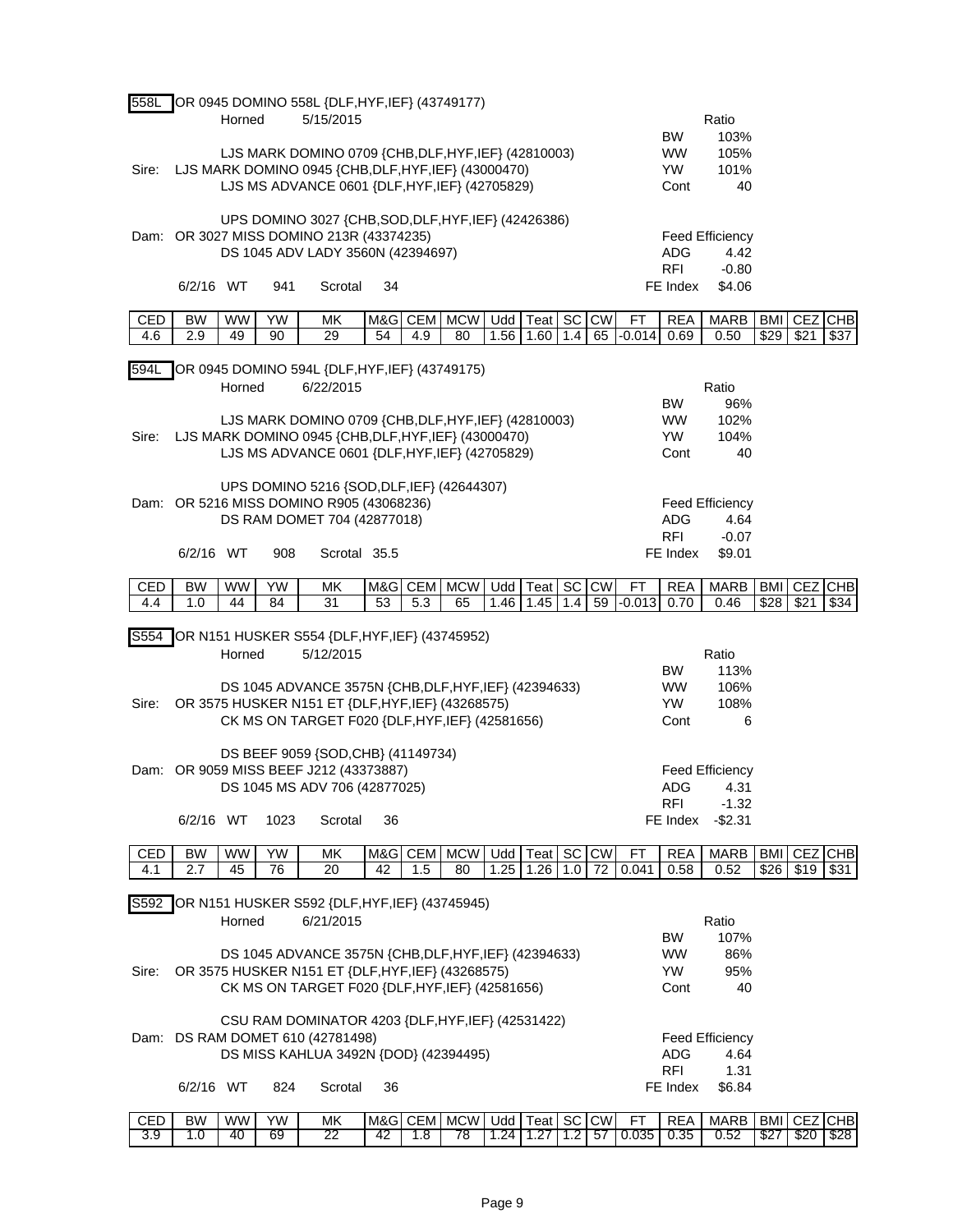|       |                             | Horned    |           | 550 OR 314A DOMINO 550 {DLF, HYF, IEF} (43745932)<br>3/15/2015                                      |     |     |                        |      |                |       |           |           |                        | Ratio                  |            |      |            |
|-------|-----------------------------|-----------|-----------|-----------------------------------------------------------------------------------------------------|-----|-----|------------------------|------|----------------|-------|-----------|-----------|------------------------|------------------------|------------|------|------------|
|       |                             |           |           |                                                                                                     |     |     |                        |      |                |       |           |           | <b>BW</b>              | 100%                   |            |      |            |
|       |                             |           |           | CL 1 DOMINO 105Y {DLF, HYF, IEF} (43189434)                                                         |     |     |                        |      |                |       |           |           | <b>WW</b><br><b>YW</b> | 0%<br>0%               |            |      |            |
| Sire: |                             |           |           | CL 1 DOMINO 314A {DLF, HYF, IEF} (43379692)<br>CL1 DOMINETTE 1116Y {DOD, DLF, HYF, IEF} (43189422)  |     |     |                        |      |                |       |           |           | Cont                   | 0                      |            |      |            |
|       |                             |           |           |                                                                                                     |     |     |                        |      |                |       |           |           |                        |                        |            |      |            |
|       | Dam: B KATE 368A (43514788) |           |           | B RANCHER 33 {DLF, HYF, IEF} (43154387)                                                             |     |     |                        |      |                |       |           |           |                        | <b>Feed Efficiency</b> |            |      |            |
|       |                             |           |           | B AMERICAN HONEY 15X (43154333)                                                                     |     |     |                        |      |                |       |           |           | ADG                    | 4.27                   |            |      |            |
|       |                             |           |           |                                                                                                     |     |     |                        |      |                |       |           |           | <b>RFI</b>             | 1.41                   |            |      |            |
|       | 6/2/16 WT                   |           | 1023      | Scrotal                                                                                             | 36  |     |                        |      |                |       |           |           |                        | FE Index -\$20.10      |            |      |            |
| CED   | <b>BW</b>                   | <b>WW</b> | <b>YW</b> | МK                                                                                                  | M&G |     | CEM MCW                | Udd  | Teat           | SC CW |           | <b>FT</b> | <b>REA</b>             | <b>MARB</b>            | <b>BMI</b> |      | CEZ CHB    |
| 2.9   | 2.3                         | 52        | 77        | $\overline{34}$                                                                                     | 60  | 1.2 | 80                     | 1.03 | 1.04           | 0.8   | 61        | 0.055     | 0.12                   | 0.09                   | \$14       | \$16 | \$21       |
| F572  |                             |           |           | OR S361 HUSKER F572 {DLF, HYF, IEF} (43745934)                                                      |     |     |                        |      |                |       |           |           |                        |                        |            |      |            |
|       |                             | Horned    |           | 5/24/2015                                                                                           |     |     |                        |      | Ratio          |       |           |           |                        |                        |            |      |            |
|       |                             |           |           |                                                                                                     |     |     |                        |      |                |       |           |           | <b>BW</b>              | 100%                   |            |      |            |
| Sire: |                             |           |           | OR 3575 HUSKER N151 ET {DLF, HYF, IEF} (43268575)<br>OR N151 HUSKER S361 {DLF, HYF, IEF} (43472959) |     |     |                        |      |                |       |           |           | <b>WW</b><br><b>YW</b> | 90%<br>96%             |            |      |            |
|       |                             |           |           | OR 9059 MISS BEEF J009 (43173341)                                                                   |     |     |                        |      |                |       |           |           | Cont                   | 40                     |            |      |            |
|       |                             |           |           |                                                                                                     |     |     |                        |      |                |       |           |           |                        |                        |            |      |            |
|       |                             |           |           | HH ADVANCE 1045L {CHB, DLF, IEF} (42151369)<br>Dam: DS 1045 MS ADV 706 (42877025)                   |     |     |                        |      |                |       |           |           |                        | <b>Feed Efficiency</b> |            |      |            |
|       |                             |           |           | DS MISS LATIGO 5784 (42665780)                                                                      |     |     |                        |      |                |       |           |           | <b>ADG</b>             | 4.59                   |            |      |            |
|       |                             |           |           |                                                                                                     |     |     |                        |      |                |       |           |           | RFI                    | $-0.61$                |            |      |            |
|       | 6/2/16 WT                   |           | 906       | Scrotal 35.5                                                                                        |     |     |                        |      |                |       |           |           |                        | FE Index \$10.35       |            |      |            |
| CED   | <b>BW</b>                   | <b>WW</b> | YW        | MΚ                                                                                                  | M&G |     | CEM MCW Udd Teat SC CW |      |                |       |           | <b>FT</b> | REA                    | <b>MARB</b>            | <b>BMI</b> |      | CEZ CHB    |
| 2.9   | 1.0                         | 36        | 62        | 18                                                                                                  | 36  | 1.0 | 55                     | 1.18 | 1.21           | 0.9   | 57        | 0.006     | 0.53                   | 0.38                   | \$24       | \$19 | \$25       |
| F588  |                             |           |           | OR S361 HUSKER F588 {DLF, HYF, IEF} (43745938)                                                      |     |     |                        |      |                |       |           |           |                        |                        |            |      |            |
|       |                             | Horned    |           | 6/15/2015                                                                                           |     |     |                        |      |                |       |           |           |                        | Ratio                  |            |      |            |
|       |                             |           |           |                                                                                                     |     |     |                        |      |                |       |           |           | <b>BW</b>              | 103%                   |            |      |            |
| Sire: |                             |           |           | OR 3575 HUSKER N151 ET {DLF, HYF, IEF} (43268575)<br>OR N151 HUSKER S361 {DLF, HYF, IEF} (43472959) |     |     |                        |      |                |       |           |           | <b>WW</b><br>YW.       | 94%<br>104%            |            |      |            |
|       |                             |           |           | OR 9059 MISS BEEF J009 (43173341)                                                                   |     |     |                        |      |                |       |           |           | Cont                   | 40                     |            |      |            |
|       |                             |           |           |                                                                                                     |     |     |                        |      |                |       |           |           |                        |                        |            |      |            |
|       |                             |           |           | CSU RAM DOMINATOR 4203 {DLF, HYF, IEF} (42531422)<br>Dam: OR RAM DOMET H302 (43472998)              |     |     |                        |      |                |       |           |           |                        | <b>Feed Efficiency</b> |            |      |            |
|       |                             |           |           | OR L008 MISS HARLAND 102Z (43274126)                                                                |     |     |                        |      |                |       |           |           |                        | ADG 4.39               |            |      |            |
|       |                             |           |           |                                                                                                     |     |     |                        |      |                |       |           |           | RFI                    | $-0.24$                |            |      |            |
|       | 6/2/16 WT                   |           | 864       | Scrotal                                                                                             | 35  |     |                        |      |                |       |           |           | FE Index               | \$6.58                 |            |      |            |
| CED   | <b>BW</b>                   | <b>WW</b> | YW        | MΚ                                                                                                  | M&G |     | CEM MCW                |      | Udd Teat SC CW |       |           | <b>FT</b> | <b>REA</b>             | <b>MARB</b>            | <b>BMI</b> |      | CEZ CHB    |
| 3.7   | 0.9                         | 43        | 75        | 24                                                                                                  | 45  | 2.6 | 72                     |      | 1.09 1.07      | 1.1   | 57        | $-0.014$  | 0.41                   | 0.39                   | \$25       |      | $$19$ \$30 |
| F597  |                             |           |           | OR S361 HUSKER F597 {DLF, HYF, IEF} (43745929)                                                      |     |     |                        |      |                |       |           |           |                        |                        |            |      |            |
|       |                             | Horned    |           | 6/24/2015                                                                                           |     |     |                        |      |                |       |           |           |                        | Ratio                  |            |      |            |
|       |                             |           |           |                                                                                                     |     |     |                        |      |                |       |           |           | <b>BW</b>              | 100%                   |            |      |            |
| Sire: |                             |           |           | OR 3575 HUSKER N151 ET {DLF, HYF, IEF} (43268575)<br>OR N151 HUSKER S361 {DLF, HYF, IEF} (43472959) |     |     |                        |      |                |       |           |           | <b>WW</b><br>YW.       | 106%<br>111%           |            |      |            |
|       |                             |           |           | OR 9059 MISS BEEF J009 (43173341)                                                                   |     |     |                        |      |                |       |           |           | Cont                   | 40                     |            |      |            |
|       |                             |           |           |                                                                                                     |     |     |                        |      |                |       |           |           |                        |                        |            |      |            |
|       |                             |           |           | UPS DOMINO 3027 {CHB, SOD, DLF, HYF, IEF} (42426386)<br>Dam: OR 3027 MISS DOMINO 316R (43473254)    |     |     |                        |      |                |       |           |           |                        | <b>Feed Efficiency</b> |            |      |            |
|       |                             |           |           | OR 3575 MISS ADV N910 (43068257)                                                                    |     |     |                        |      |                |       |           |           | ADG                    | 4.44                   |            |      |            |
|       |                             |           |           |                                                                                                     |     |     |                        |      |                |       |           |           | <b>RFI</b>             | 0.88                   |            |      |            |
|       | 6/2/16 WT                   |           | 903       | Scrotal                                                                                             | 35  |     |                        |      |                |       |           |           |                        | FE Index -\$2.56       |            |      |            |
| CED   | <b>BW</b>                   | WW        | YW        | МK                                                                                                  | M&G |     | CEM   MCW   Udd   Teat |      |                |       | $SC$ $CW$ | <b>FT</b> | REA                    | MARB BMI               |            |      | CEZ CHB    |

5.1 0.6 45 78 26 48 3.3 81 1.23 1.28 0.9 63 0.021 0.48 0.51 \$24 \$20 \$32